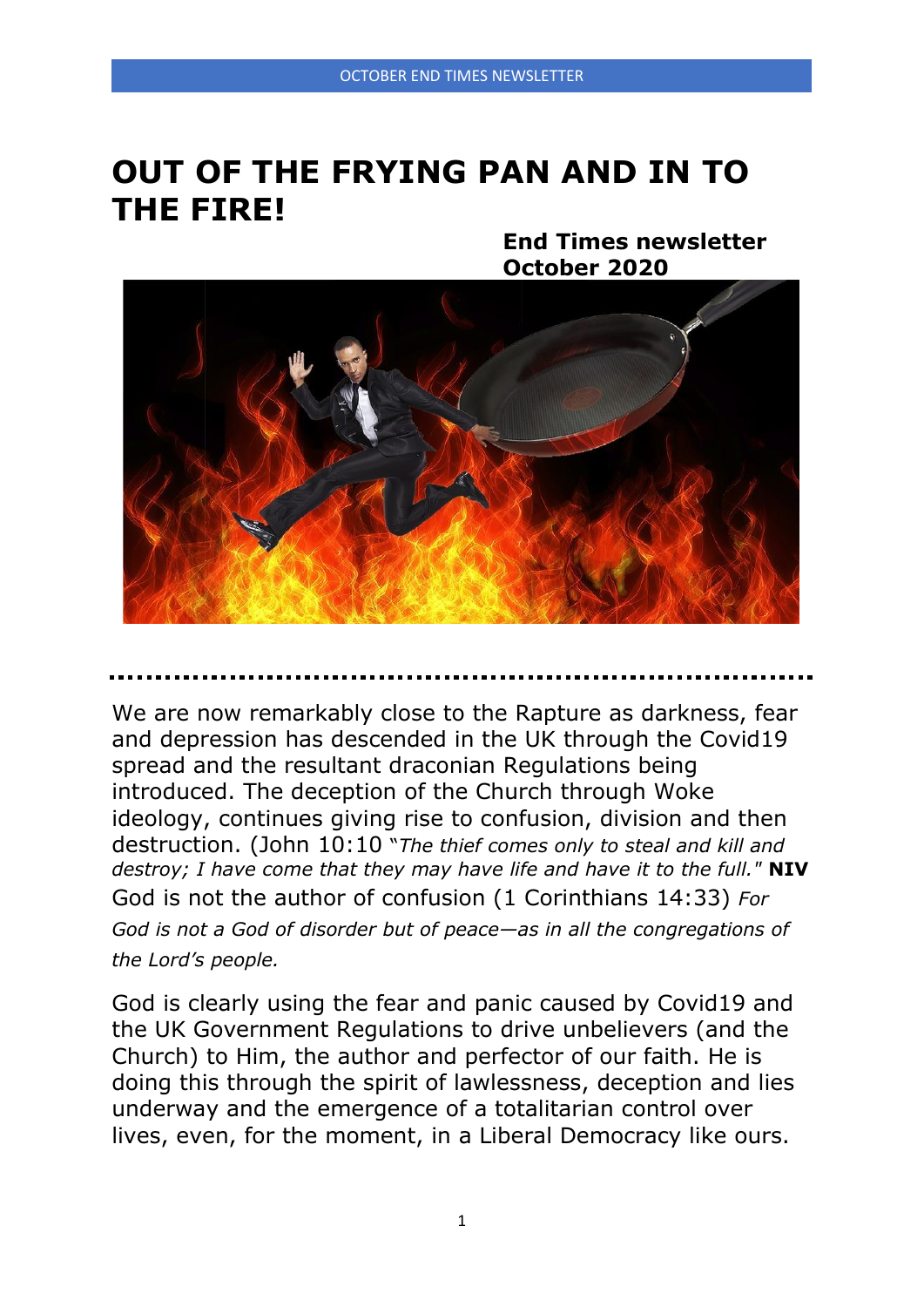Those who reject Christ and turn their back on God will find that they have jumped from the 'frying pan into the fire' – the fire being the lake of eternal fire that awaits the devil and all unbelievers following the Great White Throne Judgement (Revelation 20:11-15). In the natural, just leaving the EU and then coming under the control of the One World Government is akin to jumping from the frying pan into the fire. This was the revelation that God gave me in answer to prayer this week. In this Issue we consider the spiritual reality of where we are resulting from Covid19 and the new Woke culture. What awaits us if we don't say NO to vaccination. We conclude with Paul's testimony to the Philippian Church (3:7-11)

# **MINISTRY OF THE TRUTH**

# Paul's Hardships: 2 Corinthians 6:3-12

*<sup>3</sup> We put no stumbling block in anyone's path, so that our ministry will not be discredited. <sup>4</sup> Rather, as servants of God we commend ourselves in every way: in great endurance; in troubles, hardships and distresses; <sup>5</sup> in beatings, imprisonments and riots; in hard work, sleepless nights and hunger; <sup>6</sup> in purity, understanding, patience and kindness; in the Holy Spirit and in sincere love; <sup>7</sup> in truthful speech and in the power of God; with weapons of righteousness in the right hand and in the left; <sup>8</sup> through glory and dishonour, bad report and good report; genuine, yet regarded as impostors; <sup>9</sup> known, yet regarded as unknown; dying, and yet we live on; beaten, and yet not killed; <sup>10</sup> sorrowful, yet always rejoicing; poor, yet making many rich; having nothing, and yet possessing everything.*

*<sup>11</sup> We have spoken freely to you, Corinthians, and opened wide our hearts to you. <sup>12</sup> We are not withholding our affection from you, but you are withholding yours from us.*

The work of Truth (Jesus prays in Gethsemane): John 17 *<sup>17</sup> Sanctify them by the truth; your word is truth.*

We know that Jesus is the Way, the Truth and the Life (John 14:6) and we also know that the Holy Spirit is given to lead us into all truth (John 16:13). It is the truth that sets us free. Conversely the devil is the father of lies and we must guard against being misled by lies and deception. On the one hand there are lies that people tell every day, some premeditated and others out of fear or ignorance. These Jesus can deal with through prayer, counsel, and example. On the other hand,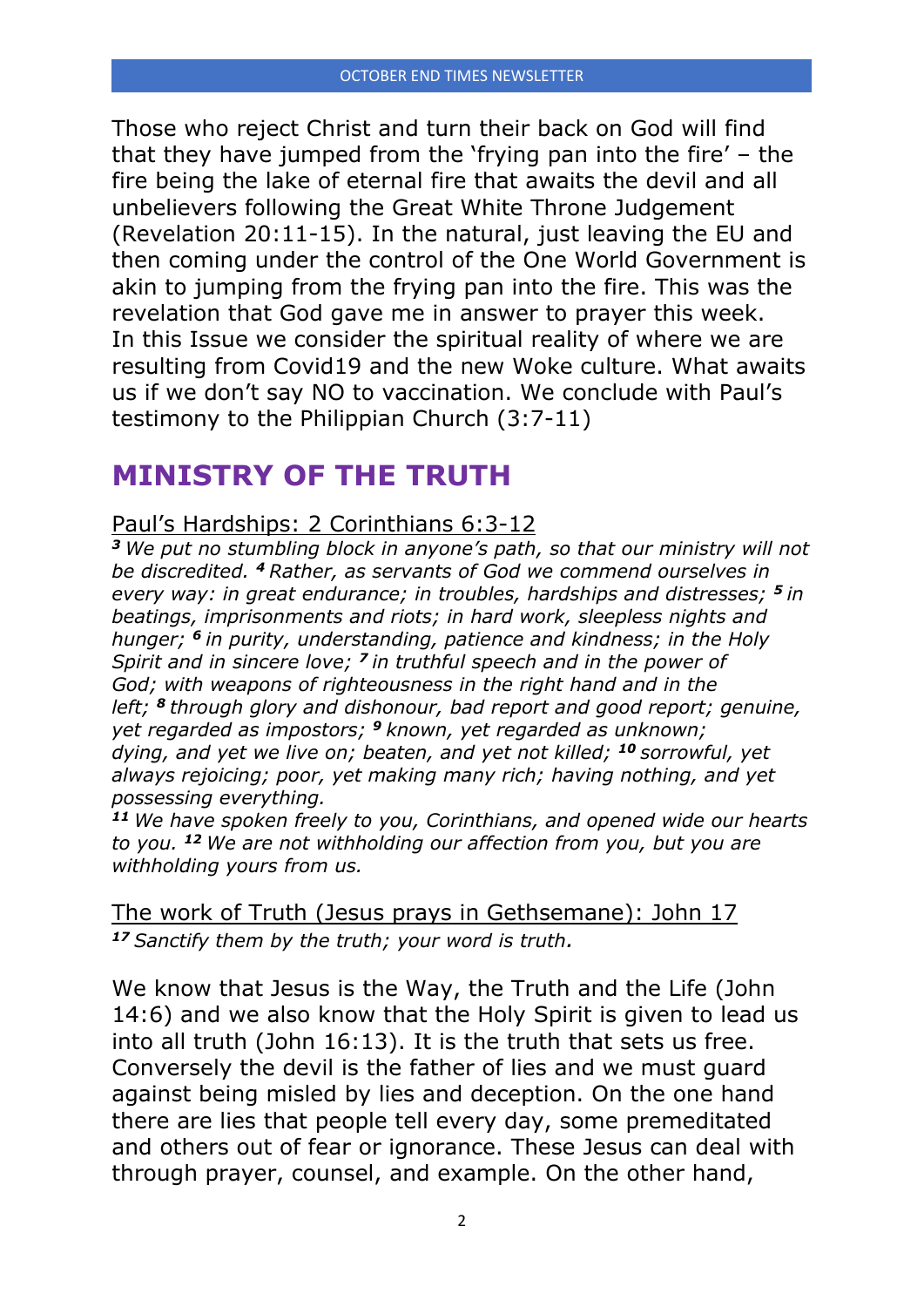there are the corporate lies which are more difficult to deal with because in the natural we would have to prove the lies and show that we had suffered some hurt or loss from them to be able to change behaviour through the courts. Worse still are the lies and deceptions that are intended to influence belief, lifestyle, behaviours, and friendship. These lies strike at the core of a nation and its people and whilst are 'in the natural sphere of human activity, have a serious and potential fatal outcome spiritually, because such deception comes from the father of lies (the devil – John 8:44) and is always intended to separate us from God's love in Jesus Christ. In his second letter to the Thessalonians, Paul writes these words about the enemy sowing lies and confusion in the world, *<sup>7</sup> For the secret power of lawlessness is already at work; but the one who now holds it back will continue to do so till he is taken out of the way. <sup>8</sup> And then the lawless one will be revealed, whom the Lord Jesus will overthrow with the breath of his mouth and destroy by the splendour of his coming. <sup>9</sup> The coming of the lawless one will be in accordance with how Satan works. He will use all sorts of displays of power through signs and wonders that serve the lie, <sup>10</sup> and all the ways that wickedness deceives those who are perishing. They perish because they refused to love the truth and so be saved. <sup>11</sup> For this reason God sends them a powerful delusion so that they will believe the lie <sup>12</sup> and so that all will be condemned who have not believed the truth but have delighted in wickedness.* (2 Thessalonians 2:7-12 NIV)

That is why in this edition I make no apologies for starting with a warning about the liberal, Marxist media and particularly the BBC, who are 'going about their 'father's' business'.

## Ministry of lies and NOT the truth.

Melanie Philips writes on 15<sup>th</sup> September in her on-line blog, *"One of the many paradoxes about our frightening culture wars is that western society, which constantly congratulates itself on being the acme of rationality and freedom, has in fact abandoned reason for emotion and freedom for coercion.*

*We can see this on display all around us. It's in the baleful grip of identity politics, based on the dogma that people's feelings trump objective truth. It's in the witch-hunts against ideas or opinions which dissent from approved left-wing positions. It's in the widespread following for loopy conspiracy theories, whether against the Jews or politicians said to be inflating the dangers of Covid-19 purely to seize control of people's lives. It's in the widespread support for Black Lives Matter as an "anti-racist" cause, whereas it is in fact an anti-white, anti-west revolutionary movement. It's in the widespread support for Extinction Rebellion as a*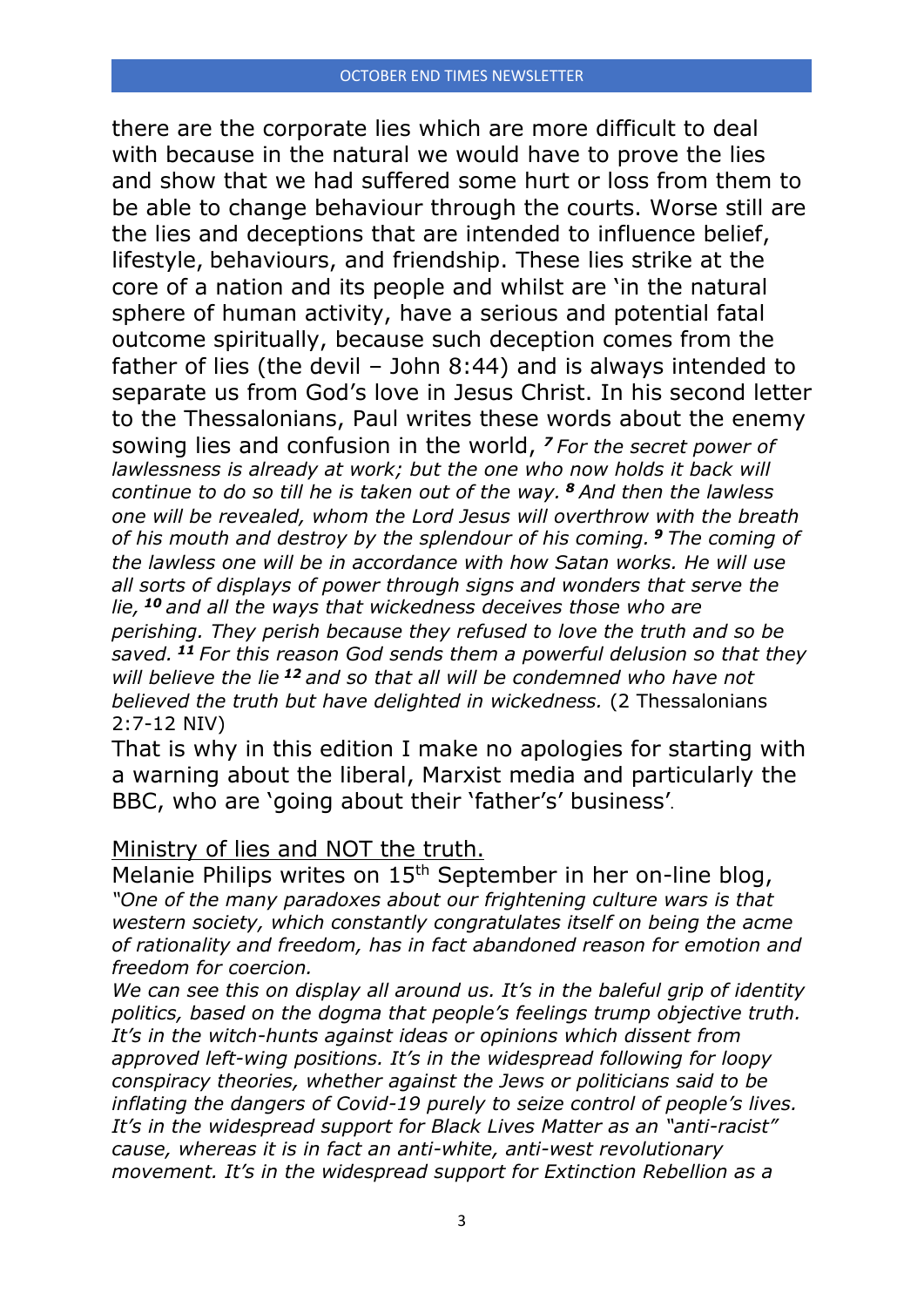*campaign to "save the planet" from man-made global warming, whereas in fact there's no reputable scientific evidence that anything is happening to the climate that diverges from warming and cooling patterns over the millennia while Extinction Rebellion is an anti-west, anti-capitalist revolutionary movement. And so on, and on."*

Recently I have been reading some in-depth articles about Cultural Marxism and books about the BBC Marxist ideology which has driven their thinking, their political commentating, their production of school education material and, of course, the news and current affairs programmes.

SIR ANTONY JAY was a founder-producer of the BBC nightly topical television programme Tonight in 1957 and was Editor from 1962 to 1963. He became the BBC's Head of Talks Features in 1963 before resigning to go freelance in 1964. In 2007 he wrote a booklet about his time at the BBC entitled **"Confessions of a retired BBC Producer"** (ISBN: 9781905389605) that was published by Centre for Policy Studies. His opening paragraph gives a big clue as to why he wrote the booklet. In it he writes *"what is behind the opinions and attitudes of what are called the chattering classes? They are that minority characterised (or caricatured) by sandals and macrobiotic diets, but in a less extreme form found in The Guardian, Channel 4, the Church of England, The Observer, academia, show business and BBC News and Current Affairs, based in Islington, Hampstead and Notting Hill, who constitute our metropolitan liberal media consensus, though the word 'liberal' would have Adam Smith rotating at maximum velocity in his grave. Let's call it "media liberalism"*

Anthony Jay's exposure of the BBC's cultural Marxism and general distaste of capitalism, profit, patriotism, authority, religion and the armed forces is just one of many similar exposés. Recently, Esther Ranzen had a public spat with the BBC about its new salary scales, and in particular Gary Lineker over his twitter outburst involving abuse, hate, offensive language and slander, against President Trump. (Daily Express 15<sup>th</sup> September, Metro & Evening Standard- 14 September). In his book **"The Noble Liar"** (How and Why the BBC distorts the news to promote its liberal agenda), Robin Aitken, himself a former BBC journalist and BBC employee for 25 years, comments that "The BBC sees itself as a profoundly moral enterprise, BBC people believe in the fundamental goodness of the institution". This is part of the definition of **CULT.** The BBC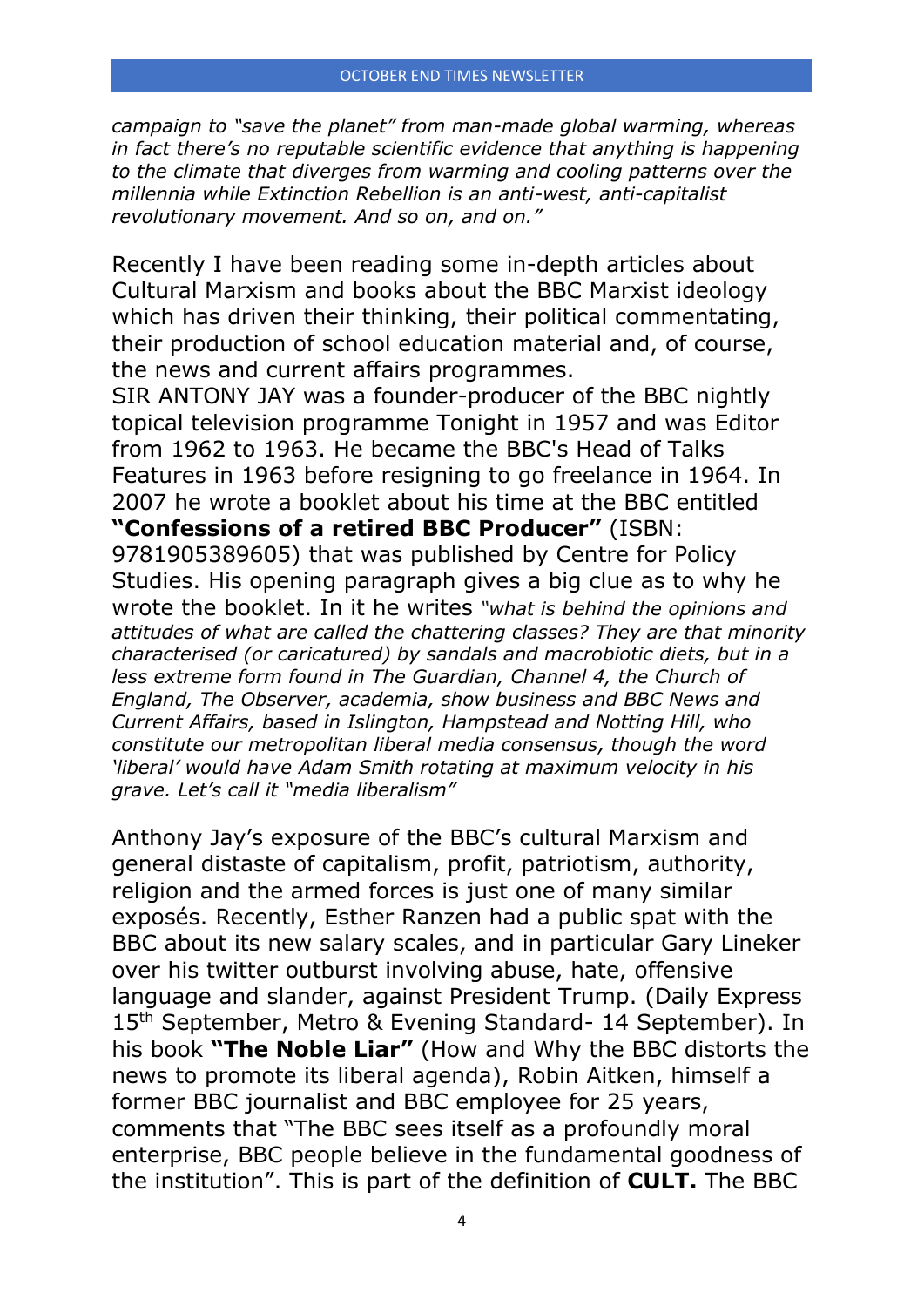has a zero-tolerance policy towards 'wrong thinkers' as BBC think is 'right think'! Anyone not conforming is quickly seen off, even well-known and respected former employees like Robert Kilroy-Silk and the late naturalist David Bellamy, plus Nigel Farage, Katie Hopkins, Marine Le Pen, President Trumps base – 63million people, and 'Little Englander' 17.4million Brexit supporters.. The BBC cult is a 'hard cult', according to David Sedgwick in his book "**BBC: Brainwashing Britain?"** Possibly Andrew Marr sums it up when he was describing the make-up of the modern corporation, he said *"The BBC is not impartial or neutral. It's a publicly funded urban organisation with an abnormally large number of young people, ethnic minorities and gay people."* As David Sedgwick comments wryly *'The young, the gay and ethnic minorities – right wingers to the very core….'* The BBC has been left wing since it was led by Sir Hugh Carleton Greene from 1960-69. He joined the BBC in 1940 and was an expert in propaganda during the war and, in his own words 'a psychological warrior'. In his treatise on the BBC mission, Greene wrote *"The task of psychological warfare is to impose your own view of the situation on the enemy and then lead the enemy to behave in the way you desire"*. Enough said but we may properly surmise that we have been and are continuing to be brainwashed by the BBC as part of the Globalist plan under the control of the antichrist. The BBC is enthusiastic for anything that breaks societal norms which it calls 'gender stereotyping'. According a BBC documentary there are 'no more boys and girls'. In summary we can say that everything the Christian gospels and the teaching of Jesus have given to this nation are under a remorseless attack from the BBC and its media pals, the Guardian, the Times and FT, Channels 4 & 5 and in USA, CNN.

Robin Aitken also gives very contemporary examples of how the BBC's so-called impartiality was called into question. Regarding the election of Donald Trump as the 45th President of the USA. He writes, "*Trumps victory posed the sternest possible test for the BBC's doctrine of impartiality because Trump represents all that the BBC most dislikes. After the cerebral, cool, progressive Obama – a man very much to the BBC's liking – Trump challenged the BBC's world view in the most obvious ways: he rejected the consensus on anthropogenic global warming (a theory that the BBC has elevated to a status beyond challenge, he made disparaging remarks about foreigners, talked of building walls to keep Mexican immigrants out and said he*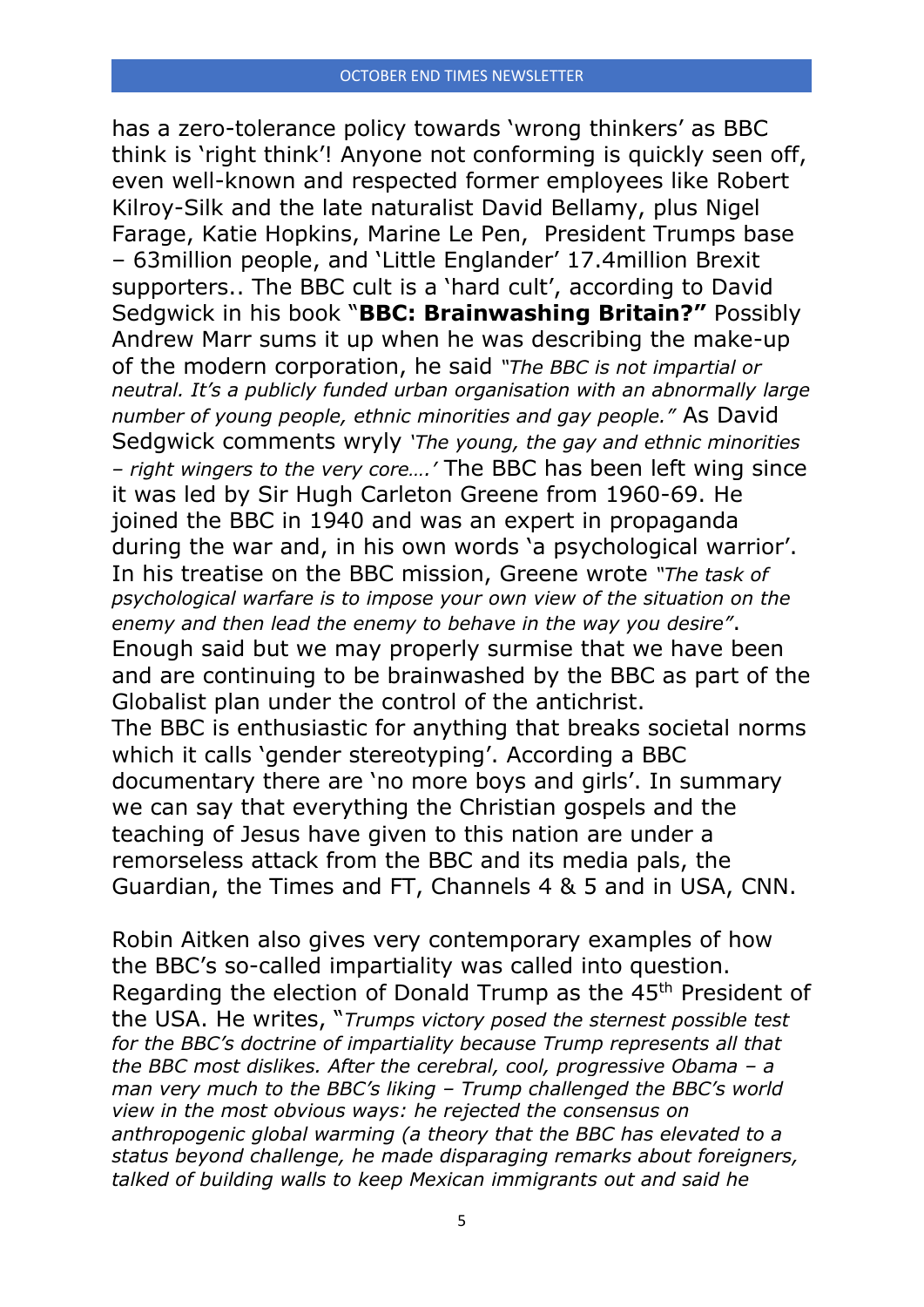*wanted to restrict Muslim immigration to the US. And because Trump's position on all these matters ran counter to the BBC's deepest instincts, it was inevitable that the Corporations vaunted impartiality would be put to the test."*

On 22<sup>nd</sup> September this year, the Government (? i.e. someone!!) introduced "Unconscious Bias Training" for MP's. that, although it has existed since 2016 in the Commons, is now intended to combat 'racism'. This training has nothing to do with racism but everything to do with the 'Woke' culture. It is cultural Marxist training and it's not intended to address racial prejudice. It is intended instead to coerce conformity with approved attitudes  $-$  in this case, the anti-white racism of Black Lives Matter, which BLM uses to further its openly-stated agenda of undermining and overthrowing western society. The news (not saying that it is good news) is that 40 Conservative MP's have seen the light and refuse to participate. They can see that their party, our Government, has become in thrall with 'Woke' thinking and views and is jettisoning everything that Conservatism has stood for over the years.

It might help us to see how this ideology which spawned the term "Woke" is so interrelated across the western world. I hope that the following diagram will help. (any errors or omissions are entirely mine as I cannot claim any infallibility or 'group think' on this!)

I have placed "Woke" at the centre because I believe that it is subtended by the embedded cultural Marxism in US, UK and EU, but in turn expresses itself in various behaviours, ideologies, creeds and judgements, all of which are well embedded in our Media, parts of Government and the Church.

In the July Newsletter we considered the development of Woke. The Cambridge English Dictionary defines *woke* as the awareness of social problems such as racism and inequality [\(https://dictionary.cambridge.org/dictionary/english/woke\)](https://vfjuk.us8.list-manage.com/track/click?u=748b2cc9dae1e2713467c199a&id=04d48e965a&e=c1ec588e45). Wi thin and on top of this, there is a strong element of political correctness, freely exploited by the overtly Marxist-inclined BLM movement [\(https://blacklivesmatter.com\)](https://vfjuk.us8.list-manage.com/track/click?u=748b2cc9dae1e2713467c199a&id=ce6af3b33f&e=c1ec588e45). Woke screams victimhood and demands that people pay.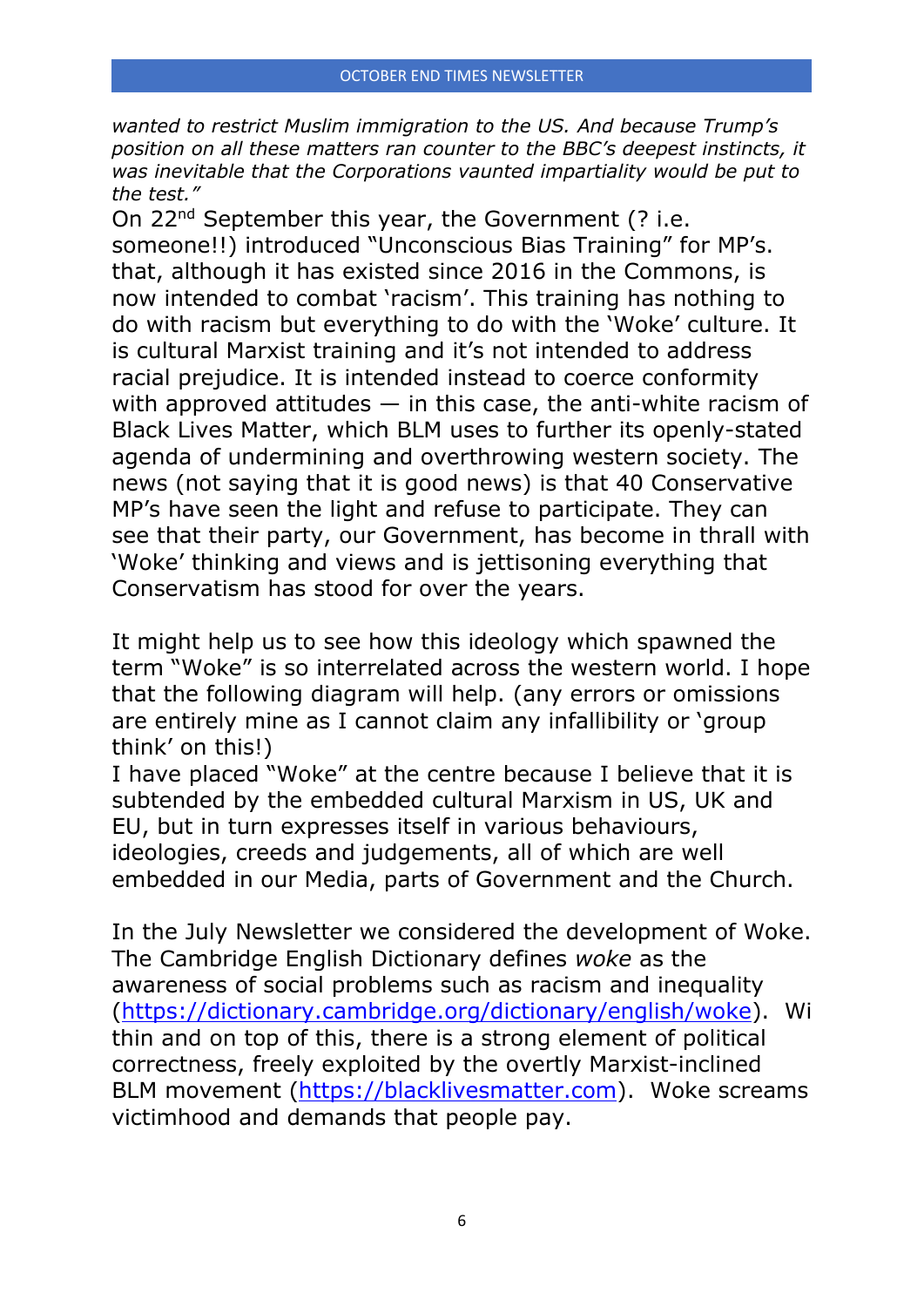# Here is my diagram: **EU** laws **USA** Directives BLM

| LGBT                    |  |
|-------------------------|--|
| Humanists               |  |
| Frankfurt School        |  |
| Russian Influence       |  |
| Social Media platforms* |  |
|                         |  |

LGBT TikTok **UK** Humanists Social Media platforms\* BBC **Frankfurt School YouTube LGBT** TV e.g. 'Big Bang' Channel 4 Facebook Channel 5 Social Networking sites Guardian

Times & FT

\*Twitter, LinkedIn, **Instagram**, Snapchat, Pinterest, and Reddit and Facebook are the top 7 in 2020.



**WOKE IDEOLOGY** (the 'progressives')



# Ideology:

Anti-caucasian/anti-capitalsim/anti-industry/anti-profit/antipatriotism/anti-monarchy/anti-authority/anti-religion/anticapitalism/antichrist.

Public enemies: White heterosexual males & Christian families Tools of the 'progressives': (i) Mass migration/multi-culturalism & immigration, (ii) support for minorities e.g. ethnic groups/cultural groups/religious groups/Islam & cults/sexual minorities i.e. LGBT, Transgender, radical feminists & non-binary and transsexual. (iii) grievance and identity politics

#### Marked by:

Intense Peer pressure/ views on everything/Elite domination and marginalisation of dissidents

How interesting that on 18<sup>th</sup> September Christian Concern Weekly News asked the question, Is LGBT ideology acting like a cult?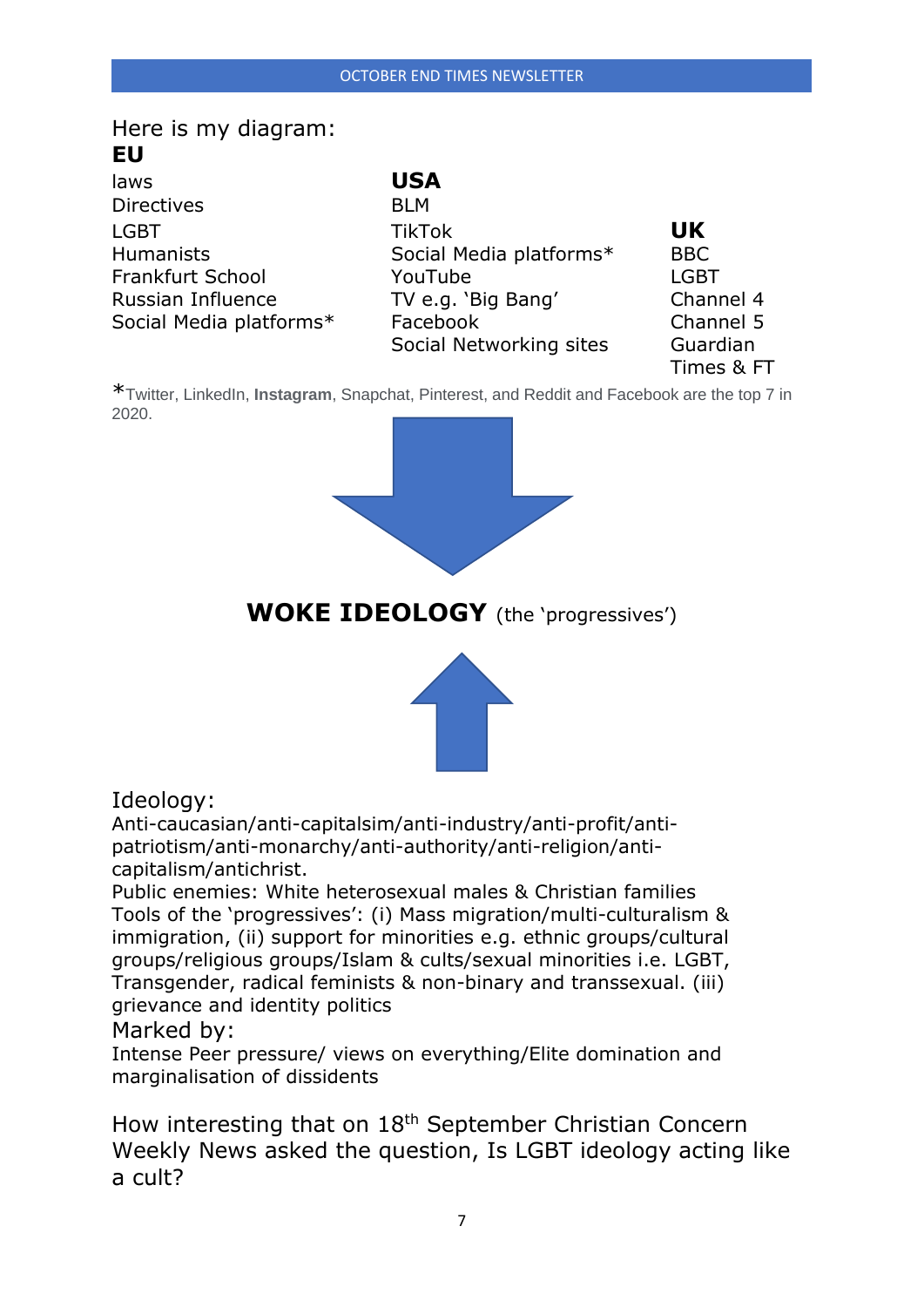*The report says that when members of cults leave their group, they are often 'unpersoned'. Some cults take this to extremes, even executing former members. Others use tactics of shunning, harassment or intimidation. But it can be equally common to ignore or pretend former members don't exist. Mike Davidson (Core Issues Trust) [made the](https://christianconcern.us2.list-manage.com/track/click?u=bed173cc9adfcad1e0e442a35&id=43e7fb9175&e=01dc2263e2)  [comparison in an interview with the Hidden Truth Show.](https://christianconcern.us2.list-manage.com/track/click?u=bed173cc9adfcad1e0e442a35&id=43e7fb9175&e=01dc2263e2) And it's hard to see how he's wrong. Those whose stories don't fit the 'born gay' or 'truly trans' ideology are ignored at best and harassed or 'deplatformed' at worst. Except this cult is not some fringe group living in the shadows. It's a dominant force in our institutions. Barclays Bank is the major* Pride in London *sponsor, leading it to unilaterally [shut Core Issues Trust's bank](https://christianconcern.us2.list-manage.com/track/click?u=bed173cc9adfcad1e0e442a35&id=4dd6b9b59d&e=01dc2263e2)  [accounts.](https://christianconcern.us2.list-manage.com/track/click?u=bed173cc9adfcad1e0e442a35&id=4dd6b9b59d&e=01dc2263e2) Although many testimonies exist of [people who've moved away](https://christianconcern.us2.list-manage.com/track/click?u=bed173cc9adfcad1e0e442a35&id=5b29b1e34d&e=01dc2263e2)  [from same-sex desires or behaviours](https://christianconcern.us2.list-manage.com/track/click?u=bed173cc9adfcad1e0e442a35&id=5b29b1e34d&e=01dc2263e2), or who've ['detransitioned' from a](https://christianconcern.us2.list-manage.com/track/click?u=bed173cc9adfcad1e0e442a35&id=d01a4cc606&e=01dc2263e2)  [transgender identity,](https://christianconcern.us2.list-manage.com/track/click?u=bed173cc9adfcad1e0e442a35&id=d01a4cc606&e=01dc2263e2) you'd hardly know it from the BBC or many other 'mainstream' news sources. It's also not just ex-gay or ex-trans people this affects. This 'cult' seeks to intimidate pastors like [Josh Williamson](https://christianconcern.us2.list-manage.com/track/click?u=bed173cc9adfcad1e0e442a35&id=8e03108043&e=01dc2263e2) and [Keith Waters](https://christianconcern.us2.list-manage.com/track/click?u=bed173cc9adfcad1e0e442a35&id=c56a6527f3&e=01dc2263e2). It pressures or 'deplatforms' high-profile people who show resistance. And it forces people out of jobs who don't conform.*

*Could it be that the sexual revolution has replaced Jesus and his good rule with a complete freedom of sexual expression? Is alternative sexuality acting like a bad religion [because it is one?](https://christianconcern.us2.list-manage.com/track/click?u=bed173cc9adfcad1e0e442a35&id=12a644d845&e=01dc2263e2) Here on display is the marginalisation of all who don't agree with the Cultural Marxist views.*

# **THE TRUTH ABOUT SARS-COVID2 – CORONAVIRUS**

Whilst most of us would acknowledge the reality and existence of the Covid19 virus and the pain and suffering of those who have suffered or died from it. The problem that we have is to know if we should believe the Government and Media campaign that is now telling us that we are in a 'Second Wave'.

The 'Pandemic' ended on 6<sup>th</sup> May 2020 in the UK and most European Countries. This position has been taken by many virologists, scientists and doctors as well as by Christian Voice and this newsletter. There is NO second wave, the claim is not true. So, what is the truth? Ivor Cummins outlines all the science, data and analysis in his YouTube report Viral Issue Crucial Update Sept 8th: The Science, Logic and Data Explained! <https://youtu.be/8UvFhIFzaac>

If you have a problem with YouTube then try his web site **https**[://www.patreon.com/IvorCummins](https://www.patreon.com/IvorCummins)

and choose the Viral Issue Crucial Update from there! His reports may not be available for long as it challenges and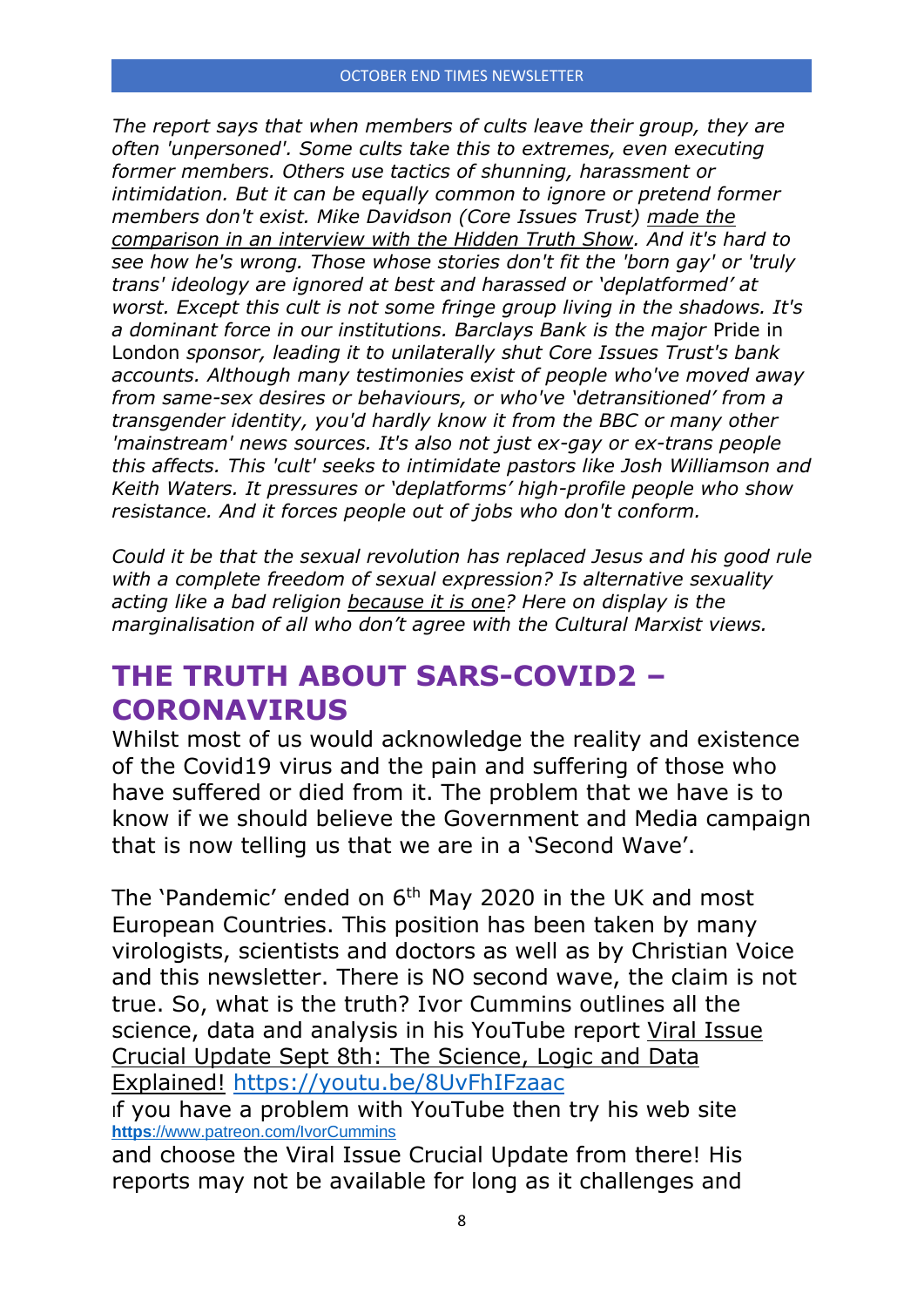debunks all Government scientific advice and Regulations re Covid19 for example lockdown, masks and vaccination. In other words, he proves that it is a deception and not truth.

**Ivor Cummins** BE Chem, CEng MIEI completed a Chemical Engineering degree at UCD in 1990. He has since spent over 25 years in corporate technical leadership and management positions and was shortlisted in 2015 as one of the top 6 of 500 applicants for "Irish Chartered Engineer of the Year". He is a top health officer in Dublin.

In the USA it has now been proved that the statements regarding Covid19 made by **CDC** (Centre for Disease Control) are a lie. They, in the words of a number of experts, have 'cooked the books'. For example, only in 6% of cases of death in the US has Covid19 been the cause. Of the other 170,000 deaths in the USA (1st September) there were between 2 and 6 other causes of death. In other words, 94% had other fatal or debilitating illnesses. Interesting that one of Bill Gates favourite books is called "How to lie with statistics"! It goes without saying that we pray for those with Covid19 and their families along with all those who are still waiting for elective procedures in hospital following the March – June lockdown. We must still pray for all those who are struggling with illness and might have difficulty in accessing NHS treatment because of this 'Second Wave'.

It is vital that we are informed with correct facts about this Virus so that we can both pray and take up issues of justice and truth with the Government. The prevailing narrative about Covid19, Vaccine development, second waves and Project Fear are being challenged more and more frequently. New facts are emerging that challenge the original narrative about the origin of Covid19 as the virus was known of by the authorities before December 2019. For example, Pastor J D Farag has found evidence of EU, USA and UK orders for PEP, testing kits, masks etc in 2018, indicating that they all knew then that this virus would hit the world. He even found that a vaccine was ordered at the same time, what that was or its efficacy no-one seems to know, but such evidence challenges the official narratives of CDC, Governments and University research and modelling!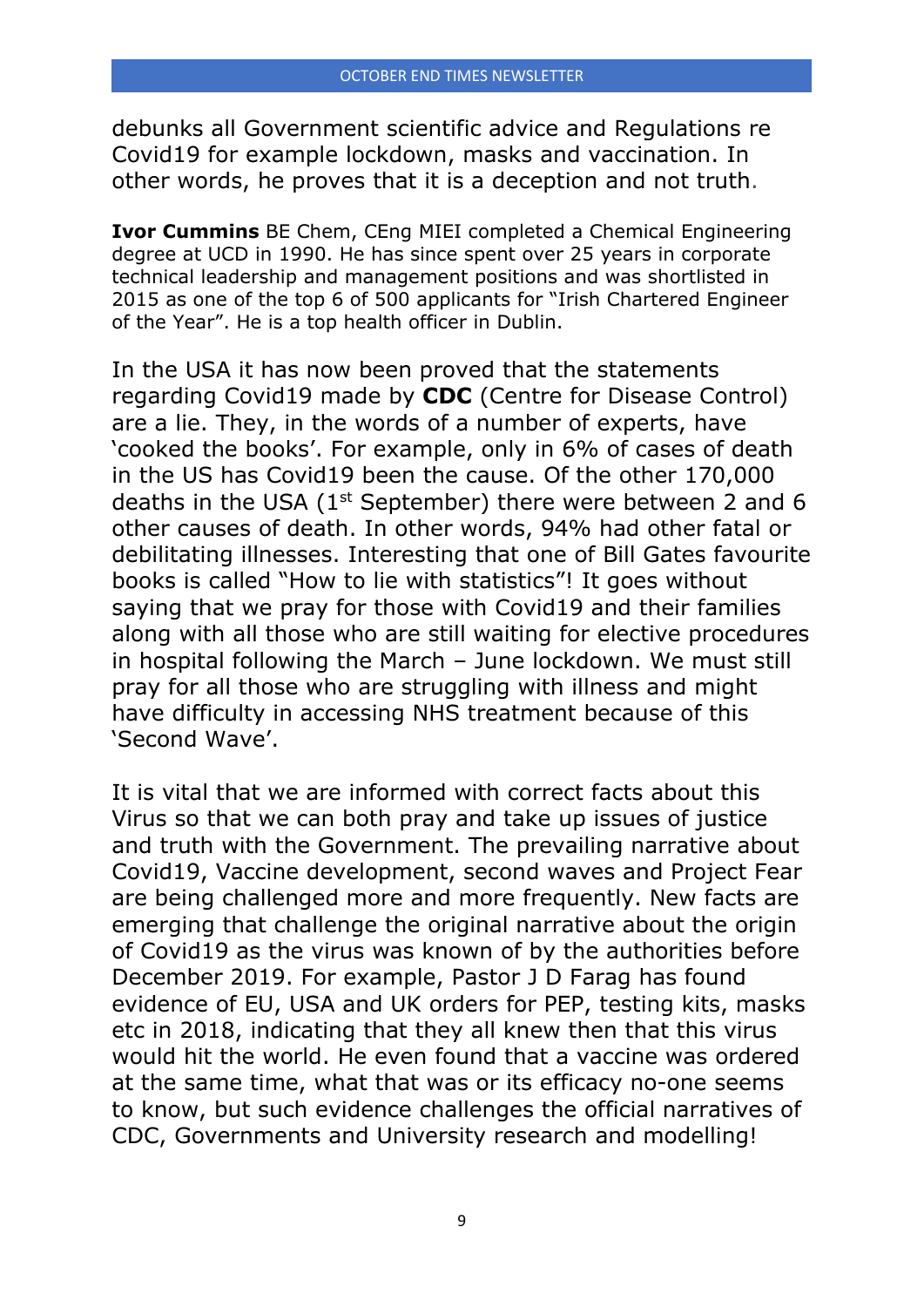For full information watch "Making Sense of all This" released on 13th September on [https://calvarychapelkaneohe.com/prophecy](https://calvarychapelkaneohe.com/prophecy-updates/)[updates/](https://calvarychapelkaneohe.com/prophecy-updates/)



The Government want to distribute an unlicensed Covid19 vaccine or vaccines through unspecified companies and have made provision for civil liability and expanding an untrained workforce to administer vaccines! We know how that went for the "Track and Trace" app!. (the joke is on us because by making us download the App. We automatically are under surveillance by the Network masts who collect the data and store it for other interested parties!).

They quietly brought this before the House on 10<sup>th</sup> September for approval and have issued aConsultation and invite responses **by Friday 18th September 2020. By the time you read this all this will have happened, and changes will have been made to the Human Medicine Regulations 2012.** The Secretary of State James Brokenshire brought it to the house only hours after it had been drafted. After the 18th September, the Government will say that it consulted on these Regulations and that it is all now law. I think that it doesn't matter what objections, criticisms or amendments have been tabled because in their haste to put all this into place for the "Great Reset" the public will be ignored in the interests of the Global Elite's plan led by the antichrist. If you wish to read more about this Consultation and the Covid19 'Second Wave' then visit<https://www.christianvoice.org.uk/> for Stephen Green's excellent articles.

The Consultation period was very short. There were just five blocks of questions to respond to. These reveal much about the direction of travel by the Government and Big Pharma. For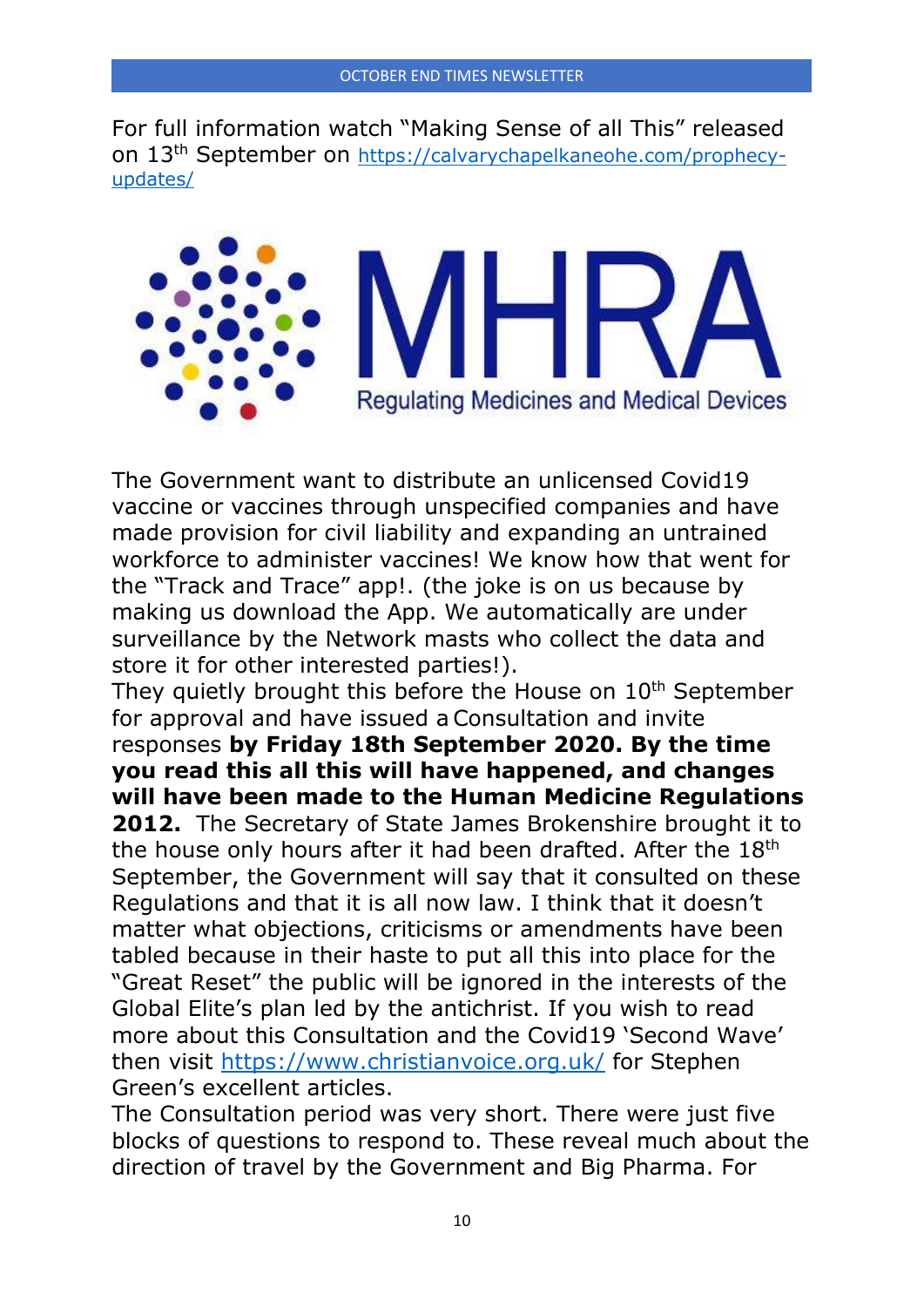details visit [https://www.gov.uk/government/consultations/distributing](https://www.gov.uk/government/consultations/distributing-vaccines-and-treatments-for-covid-19-and-flu/consultation-document-changes-to-human-medicine-regulations-to-support-the-rollout-of-covid-19-vaccines)[vaccines-and-treatments-for-covid-19-and-flu/consultation-document](https://www.gov.uk/government/consultations/distributing-vaccines-and-treatments-for-covid-19-and-flu/consultation-document-changes-to-human-medicine-regulations-to-support-the-rollout-of-covid-19-vaccines)[changes-to-human-medicine-regulations-to-support-the-rollout-of-covid-](https://www.gov.uk/government/consultations/distributing-vaccines-and-treatments-for-covid-19-and-flu/consultation-document-changes-to-human-medicine-regulations-to-support-the-rollout-of-covid-19-vaccines)[19-vaccines](https://www.gov.uk/government/consultations/distributing-vaccines-and-treatments-for-covid-19-and-flu/consultation-document-changes-to-human-medicine-regulations-to-support-the-rollout-of-covid-19-vaccines)

And [https://www.gov.uk/government/consultations/distributing-vaccines](https://www.gov.uk/government/consultations/distributing-vaccines-and-treatments-for-covid-19-and-flu)[and-treatments-for-covid-19-and-flu](https://www.gov.uk/government/consultations/distributing-vaccines-and-treatments-for-covid-19-and-flu)

The five areas for consultation were: -

1.Temporary authorisation of the supply of unlicensed products'

2.'Civil liability and immunity'

3.'Expansion to the workforce eligible to administer vaccinations'

- 4.'Vaccine promotion' and
- 5.'Provisions for wholesale dealing of vaccines'

Many of us responded to this Consultation as other Christians alerted us to the closing date. I cannot find anything from the British Church leadership on this or 'The Coronavirus (Retention of Fingerprints and DNA Profiles in the Interests of national Security) (No2) Regulations 2020' SI No 973 both of which are of paramount importance to the Freedom of UK citizens and our rights under the Human Rights Act. Medicines are licensed in the UK by the Medicines & Healthcare products Regulatory Agency (MHRA). Furthermore, from 31st December the UK will be on its own and not subject to additional EU regulations on medicines.

Stephen Green reports "The MHRA is a quango, an 'executive agency', of the Department of Health and Social Care. Its chairman is Stephen Lightfoot. He succeeded Prof Sir Michael Rawlins GBE only this month. Sir Michael held the post for just under six years. MHRA chairmen seem always to be knighted after a year or two in the job.

MHRA Board's vaccine company shareholders include the new chairman, Mr Lightfoot himself, who is a shareholder in giant vaccine manufacturer Glaxo Smith Kline. Two other members, Amanda Calvert and Anne-Toni Rodgers are shareholders of AstraZeneca Pharmaceuticals, another huge vaccine manufacturer. (How's that for impartiality, probity and integrity?)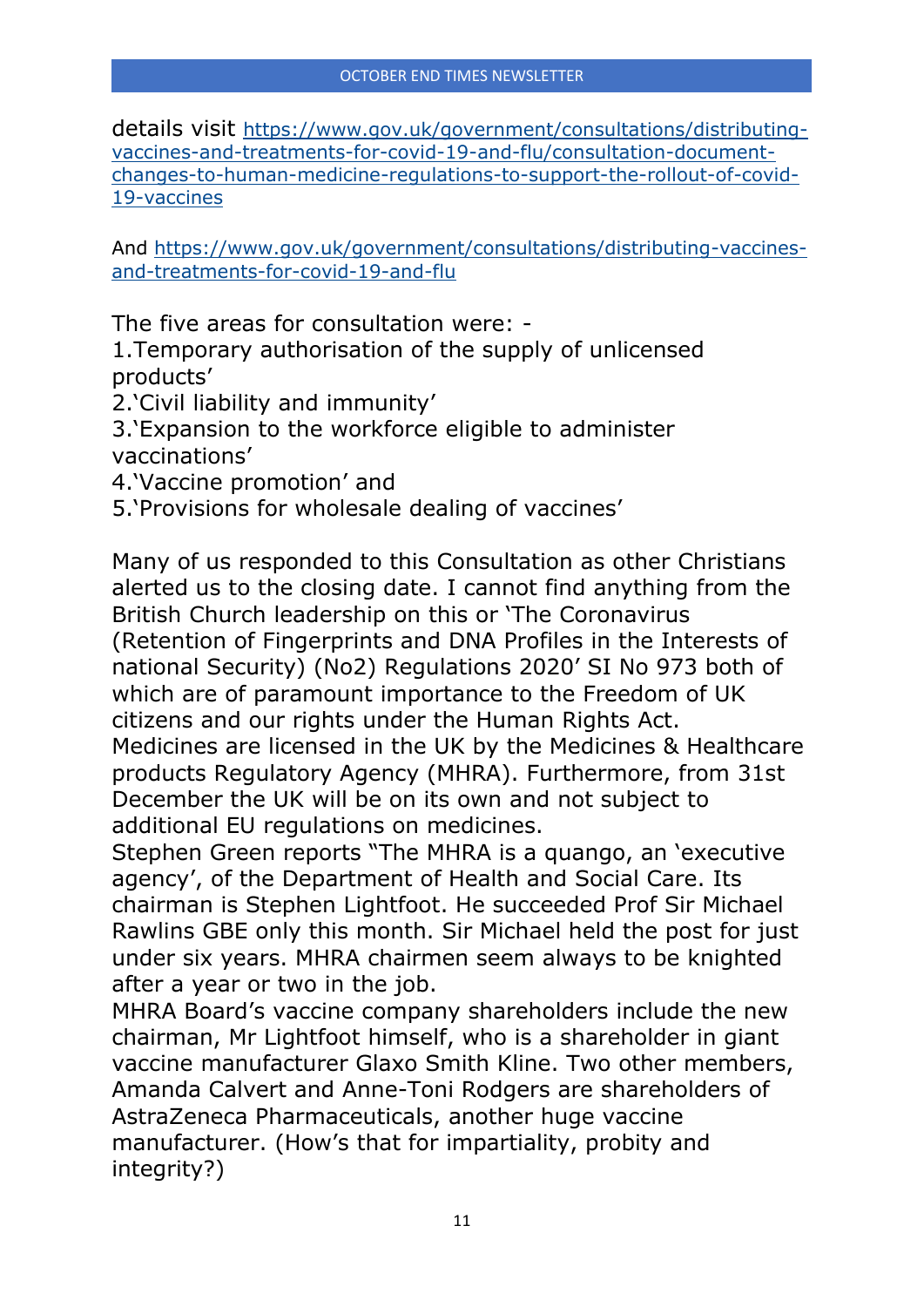[The BBC now reports](https://www.bbc.co.uk/news/business-52917118) that AstraZeneca is planning to make two billion doses of a coronavirus vaccine. It's CEO, Pascal Soriot, said manufacturing was beginning already because, 'we want to be as fast as possible'." The Government, however, now says that a UK vaccine will not be available until 2021. This is partially true because of problems with the clinical trials but also because the Global Elite need more time to brainwash people into thinking that they will not survive without a vaccine (as previous newsletters have explained in detail). To do this they need their cheer leaders in the UK, the BBC and the Guardian plus other left-wing media outlets, to carry fake news reports and produce frightening documentaries.

Finally, on this subject, for the moment,

**[Fierce Pharma reports](https://www.fiercepharma.com/manufacturing/astrazeneca-takes-covid-19-vaccine-to-china-biokangtai-deal-for-200m-dose-capacity-by)** AstraZeneca has done a deal 'with Chinese firm BioKangtai to help provide its adenovirus vectorbased COVID-19 vaccine candidate'. This is the vaccine 'created by the University of Oxford'. **[That's the](https://www.statnews.com/2020/09/08/astrazeneca-covid-19-vaccine-study-put-on-hold-due-to-suspected-adverse-reaction-in-participant-in-the-u-k/)  [vaccine](https://www.statnews.com/2020/09/08/astrazeneca-covid-19-vaccine-study-put-on-hold-due-to-suspected-adverse-reaction-in-participant-in-the-u-k/)** whose study was recently temporarily put on hold owing to an 'adverse reaction' and which, by all accounts, is not following international standards for testing.

**[AstraZeneca themselves claim](https://www.astrazeneca.com/media-centre/press-releases/2020/astrazeneca-to-supply-europe-with-up-to-400-million-doses-of-oxford-universitys-vaccine-at-no-profit.html)** to be about to 'supply Europe with up to 400 million doses of Oxford University's vaccine at no profit.' (must be making their money out of UK sales to gullible NHS and Government procurement zsars??)

**Luciferase Immunoprecipitation System (LIPS) assay is a rapid, simple, and sensitive test to detect antibody response to respiratory syncytial virus** (see later quotes from Dr Carrie Madej)[https://www.fda.gov/vaccines-blood](https://www.fda.gov/vaccines-blood-biologics/science-research-biologics/luciferase-immunoprecipitation-system-lips-assay-rapid-simple-and-sensitive-test-detect-antibody)[biologics/science-research-biologics/luciferase-immunoprecipitation](https://www.fda.gov/vaccines-blood-biologics/science-research-biologics/luciferase-immunoprecipitation-system-lips-assay-rapid-simple-and-sensitive-test-detect-antibody)[system-lips-assay-rapid-simple-and-sensitive-test-detect-antibody](https://www.fda.gov/vaccines-blood-biologics/science-research-biologics/luciferase-immunoprecipitation-system-lips-assay-rapid-simple-and-sensitive-test-detect-antibody)

#### [U.S. Food and Drug Administration -](https://www.fda.gov/) Luciferase!

Researchers at the U.S. Food and Drug Administration (FDA) have developed a simple, rapid, and sensitive test that identifies individuals who have made antibodies against respiratory syncytial virus (RSV), the most common cause of serious lower respiratory tract infection in infants and young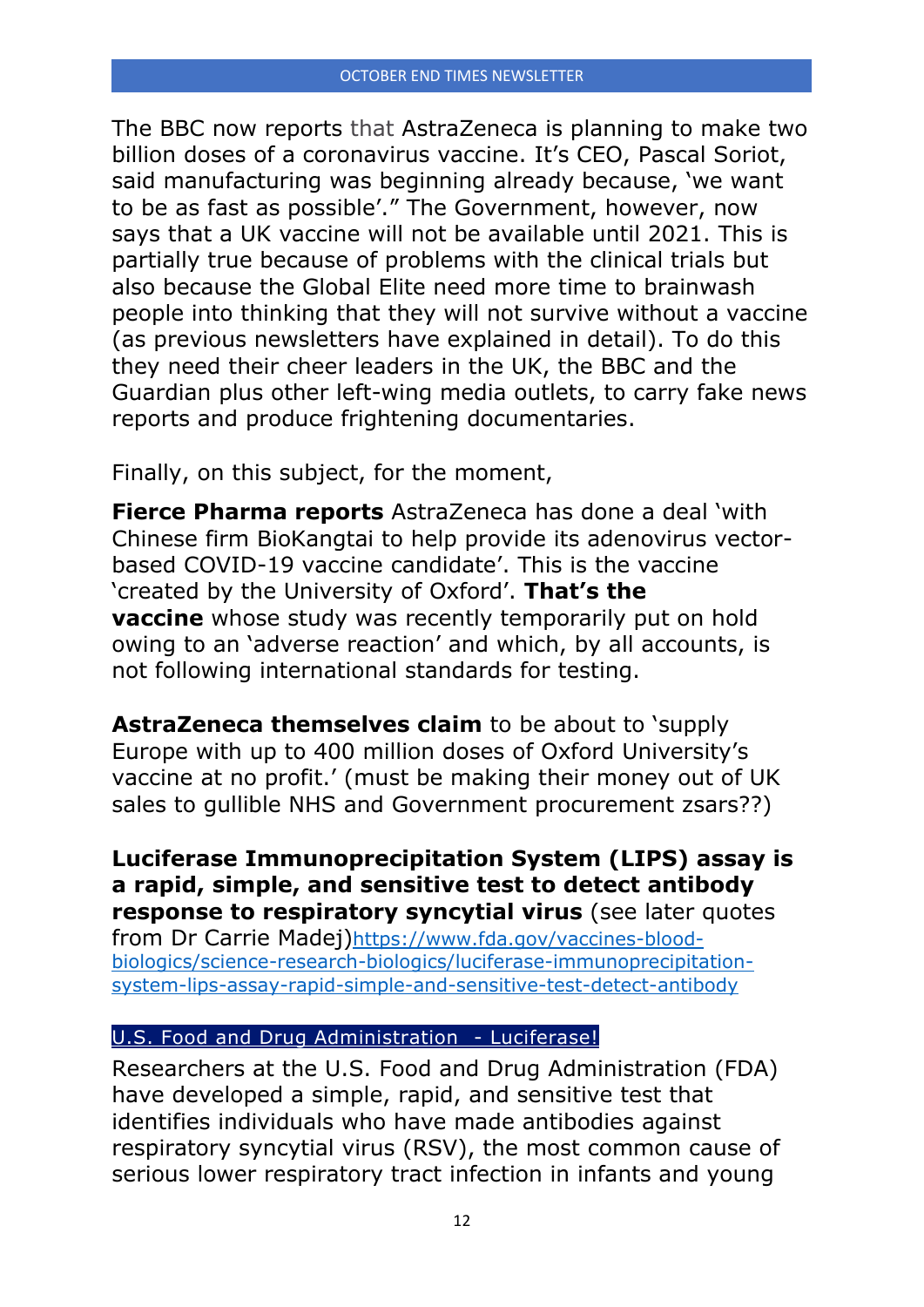children worldwide. RSV also affects many elderly individuals, especially those with underlying heart or lung disease, accounting for nearly as many hospitalizations as influenza.

The development of the new assay is important because it could be a valuable tool for assessing the efficacy of RSV vaccines during clinical trials since it can help to identify individuals infected with RSV following a winter season. Since many of the current candidate vaccines contain or express only one or a few of the proteins found in the virus, antibody responses to non-vaccine RSV antigens can serve as a marker of exposure and infection in subjects given these vaccines.

An important advantage of the new test, called a Luciferase Immunoprecipitation Systems (LIPS) assay, is that it is less complicated and easier to perform than other assays now available. Moreover, unlike some currently used tests, it readily differentiates immune responses against the two major subtypes of RSV, RSV-GA and RSV-GB.

The LIPS assay detects antibodies against G glycoprotein, (G protein), a molecule that occurs on the surface of the virus. To develop the assay, the FDA scientists genetically engineered RSV G proteins from both subgroups. They tagged each G protein with luciferase, an enzyme that interacts with a protein called luciferin to release light. (See later extract from Dr Carrie Madej speech to Trafalgar Square Protest on 19th September)

# **National Security**

As mentioned above, the Government has quietly issued new Regulations made in the interests of National Security, called "The Coronavirus (Retention of Fingerprints and DNA Profiles in the interests of National Security) (No2) Regulations 2020 citing the Terrorism Act, The Police and Criminal Evidence Act 1984 as its reason. The Regulations come into force on  $1<sup>st</sup>$ October 2020. As DNA is collected as part of T&T and at ports and airports, this is clearly an extension of the data base by the 'back door' and has nothing to do with the Virus. How fingerprints come into this has yet to be seen, but new controls are due to be announced and it looks as if yet more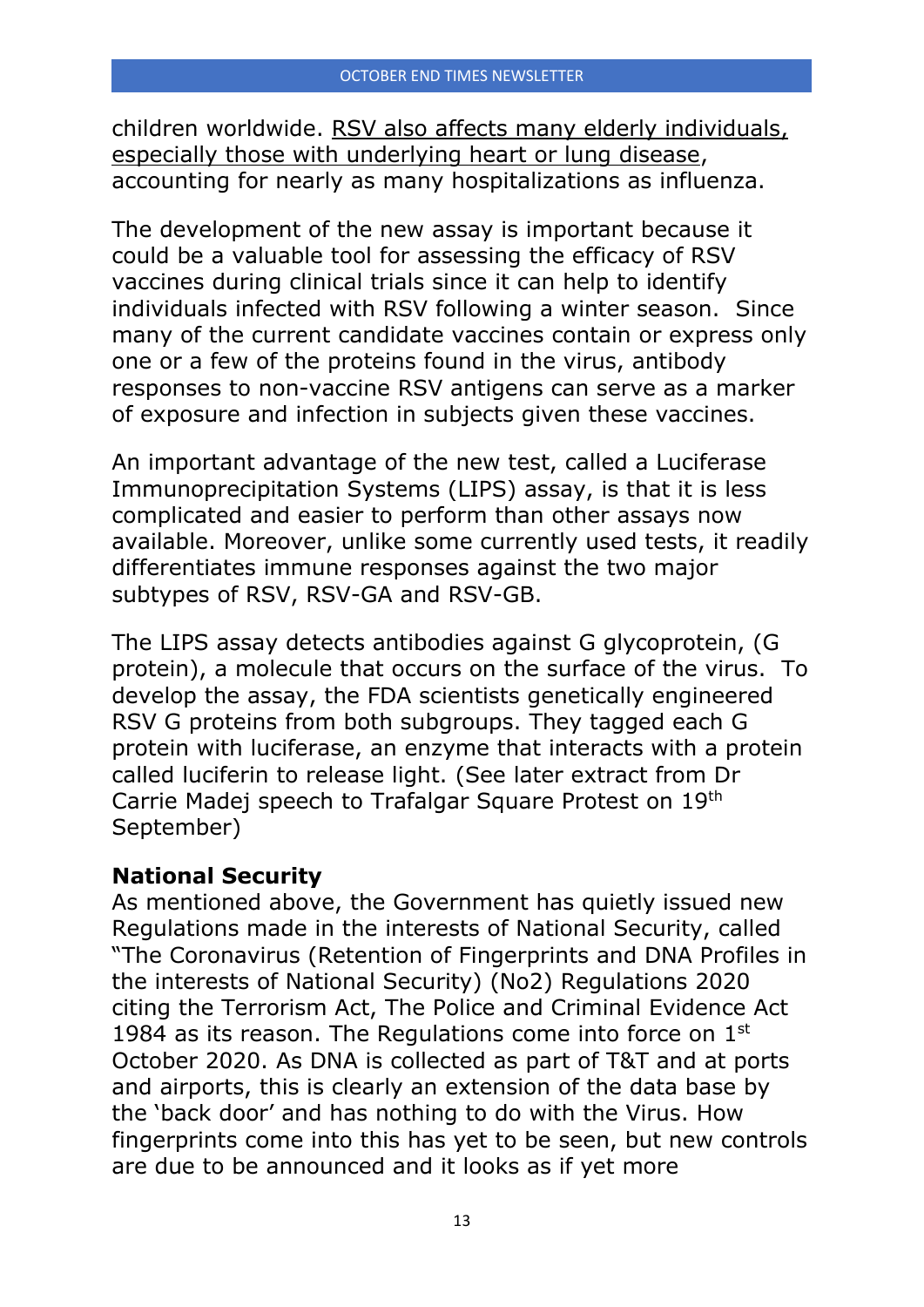infringements of Human Rights will take place, limiting even further our freedoms. The Regulations were laid before Parliament at 4pm on 10<sup>th</sup> September and went through without any debate. Such is the extent of 'Democracy' now in the UK.

# **WHEN IS A WAVE NOT A WAVE?** (Government

ministers do not understand the question!) [The](https://www.gov.uk/government/consultations/distributing-vaccines-and-treatments-for-covid-19-and-flu) Government in its justification for the Consultation above, begins by claiming: 'COVID-19 is the biggest threat this country has faced in peacetime history…'

Many of us beg to differ. It isn't just Christians but many scientists, doctors, engineers, epidemiologists and virologists as well, many of whom are world renowned. (See May newsletter). We have had worse post-war influenza epidemics. But the absurd, destructive lockdown has been the biggest threat this country has faced not just in peacetime history but for over 300 years. And it is threatening every part of the fabric of this nation. Worse still the left wing media cheer the Government on in its 'woke' knee-jerk responses to events in Israel, USA, whilst capitulating to Iran (the leader and financier of international terrorism) and leaving **Nazanin Zaghari**-**Ratcliffe** an **Iranian**-British dual citizen who has been detained in **Iran** since 3 April 2016 after being found guilty of "plotting to topple the **Iranian** government" to face imprisonment, isolation and separation from her husband and family, on her own.

Stephen Green of Christian Voice probably speaks for the majority of the populations when he writes in the September issue of Christian Voice…

'… the UK government is working to a scientifically led…' *Hollow laugh.*

'… step-by-step action plan …' *Lurching from one incoherent decision to another.*

'… for tackling the pandemic …' *The UK epidemic has been over since May.*

This is why there is no 'second wave'. Here is Stephen Green's graph to show this: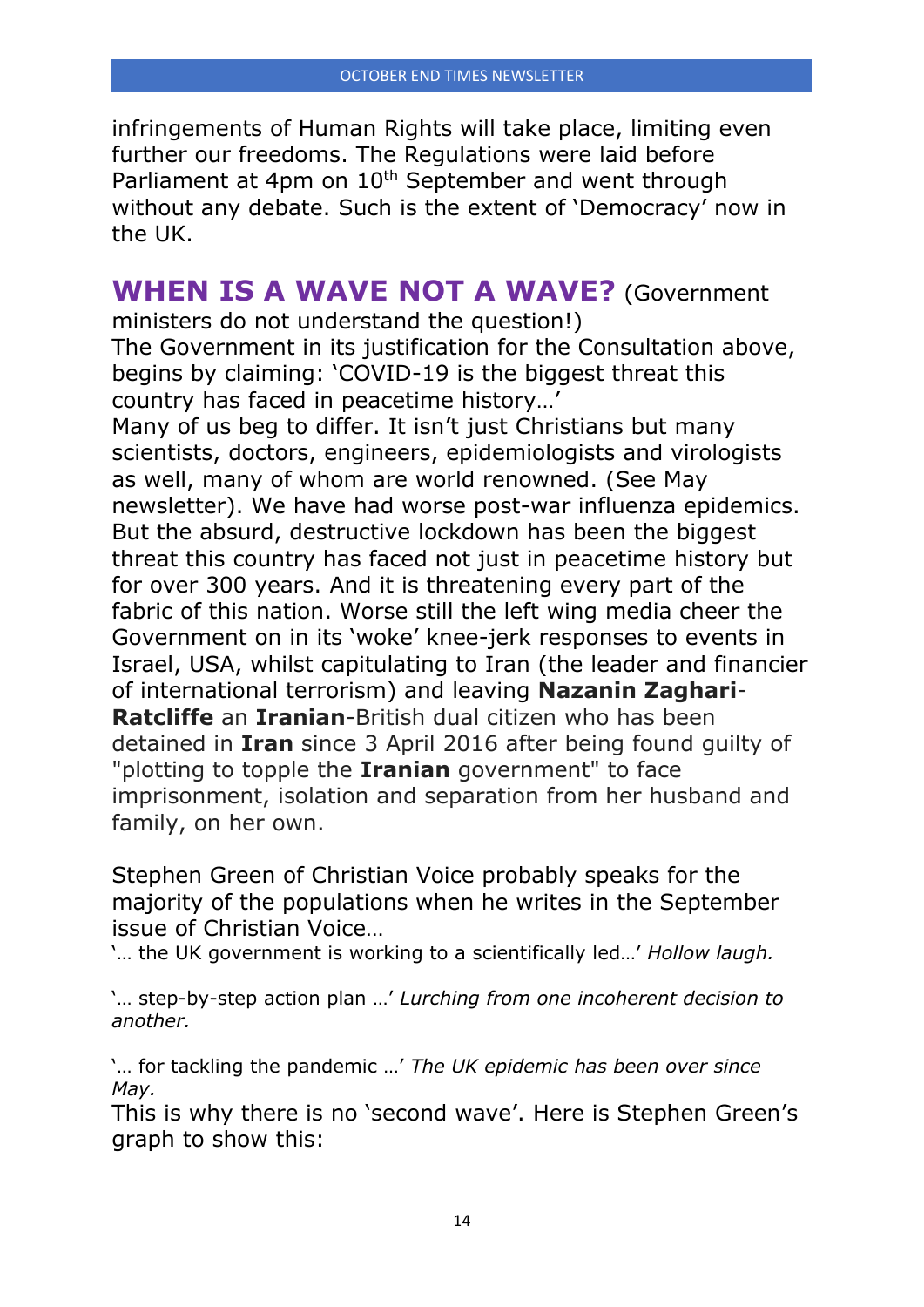#### OCTOBER END TIMES NEWSLETTER



The epidemic is following the standard curve. It started with the first death on 6th March. It hit the peak on 8th April.

Moreover, the rolling seven-day average has slipped below the daily death-toll from abortion, 595, for four days in a row at this time of writing, looking at the figures for 6th May. In short, it's over.

As testing has increased in the UK more people have tested positive. Some of these will be people who had the virus but

recovered, some will be false positive and a small number will be new infections.

Paul Weston in his you tube report, **Covid Lies, Damned Lies & Statistics** analyses the official NHS data on deaths at 9th September. These completely contradict the Government figures and the media hype. The deaths are so low as to be irrelevant as a percentage of reported infections. He shows how the figures have been massaged and amended to show a 'second wave'. (A view reiterated by former Pfizer Chief Scientist – detailed below) See Paul Weston's report on <https://www.youtube.com/watch?v=aG1YlF8PH9E>



**Covid Lies, Damned Lies & Statistics** by Paul Weston – Screen shot of NHS Covid19 deaths by age group up to 4pm 9th September 2020 showing the actual new Covid19 cases in red. The total of under 59yr old deaths is 307 that is statistically

infinitesimal, although any death is important to the family and friends of the deceased.

We should also bear in mind Ivor Cummins professional analysis of the data in his report referred to earlier to see why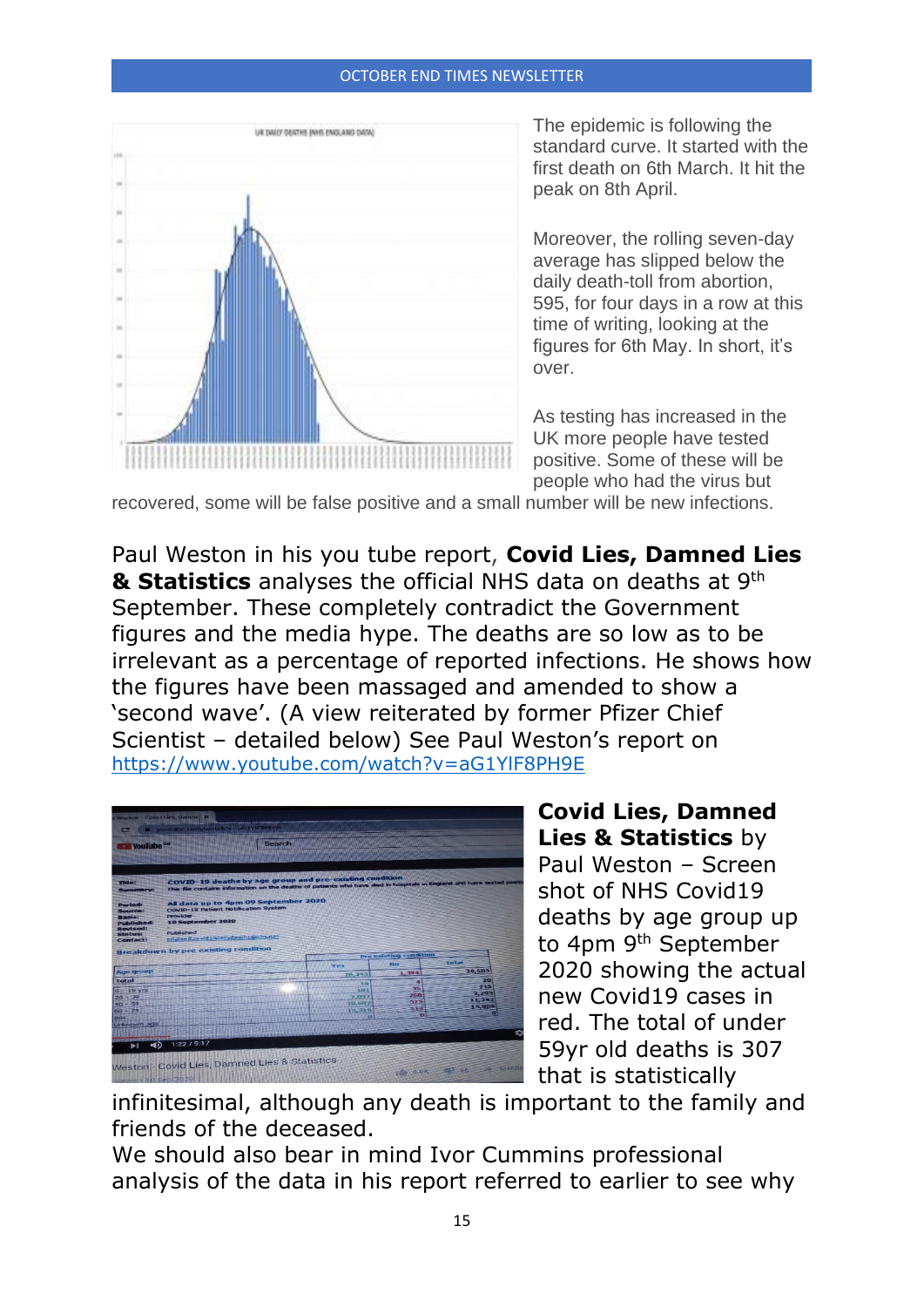all these claims are intended to stoke up fear in the population, and to make us terrified and compliant. The purpose being to enable the Government to force everyone to have a vaccine that is not available, not effective and likely to kill the recipients! (Back to Globalist plan – detailed in previous newsletters and expert medical and scientific reports).

# **Chief Science Officer for Pfizer Says "Second Wave" Faked on False-Positive COVID Tests, "Pandemic is**

**Over"** Updated on September 22, 2020

For details go to

[https://hubpages.com/politics/Pfizer-Chief-Science-Officer-Second-Wave-](https://hubpages.com/politics/Pfizer-Chief-Science-Officer-Second-Wave-Based-on-Fake-Data-of-False-Positives-for-New-Cases-Pandemic-is-Over)[Based-on-Fake-Data-of-False-Positives-for-New-Cases-Pandemic-is-Over](https://hubpages.com/politics/Pfizer-Chief-Science-Officer-Second-Wave-Based-on-Fake-Data-of-False-Positives-for-New-Cases-Pandemic-is-Over)

A former Chief Science Officer for the pharmaceutical giant Pfizer says, "there is no science to suggest a second wave should happen." The "Big Pharma" insider asserts that false positive results from inherently unreliable COVID tests are being used to manufacture a "second wave" based on "new cases."

[Dr Mike Yeadon,](https://www.crunchbase.com/person/michael-yeadon) a former Vice President and Chief Science Officer for Pfizer for 16 years, says that half or even "almost all" of tests for COVID are false positives. Dr Yeadon also argues that the threshold for herd immunity may be much lower than previously thought and may have been reached in many countries already.

A telling admission from USA comes from the Centre for Disease Control who have said publicly that [there Have Been](https://www.armstrongeconomics.com/world-news/corruption/cdc-said-there-have-been-more-suicides-than-death-by-covid-19/?amp)  [More Suicides Than Death by COVID-19](https://www.armstrongeconomics.com/world-news/corruption/cdc-said-there-have-been-more-suicides-than-death-by-covid-19/?amp)

More medical professionals are coming forward to speak out against the science behind 'facemasks' and 'social distancing' including Dr Sam Bailey (NZ), who also speaks about testing results. She, as a medical practitioner, says that up to 70% of people testing positive are asymptomatic, that is they show symptoms but never develop the disease.

<https://www.youtube.com/watch?v=lf6yBeXmzCo> She has also made a video about 'Why Are Covid-19 Cases Soaring In NZ? PCR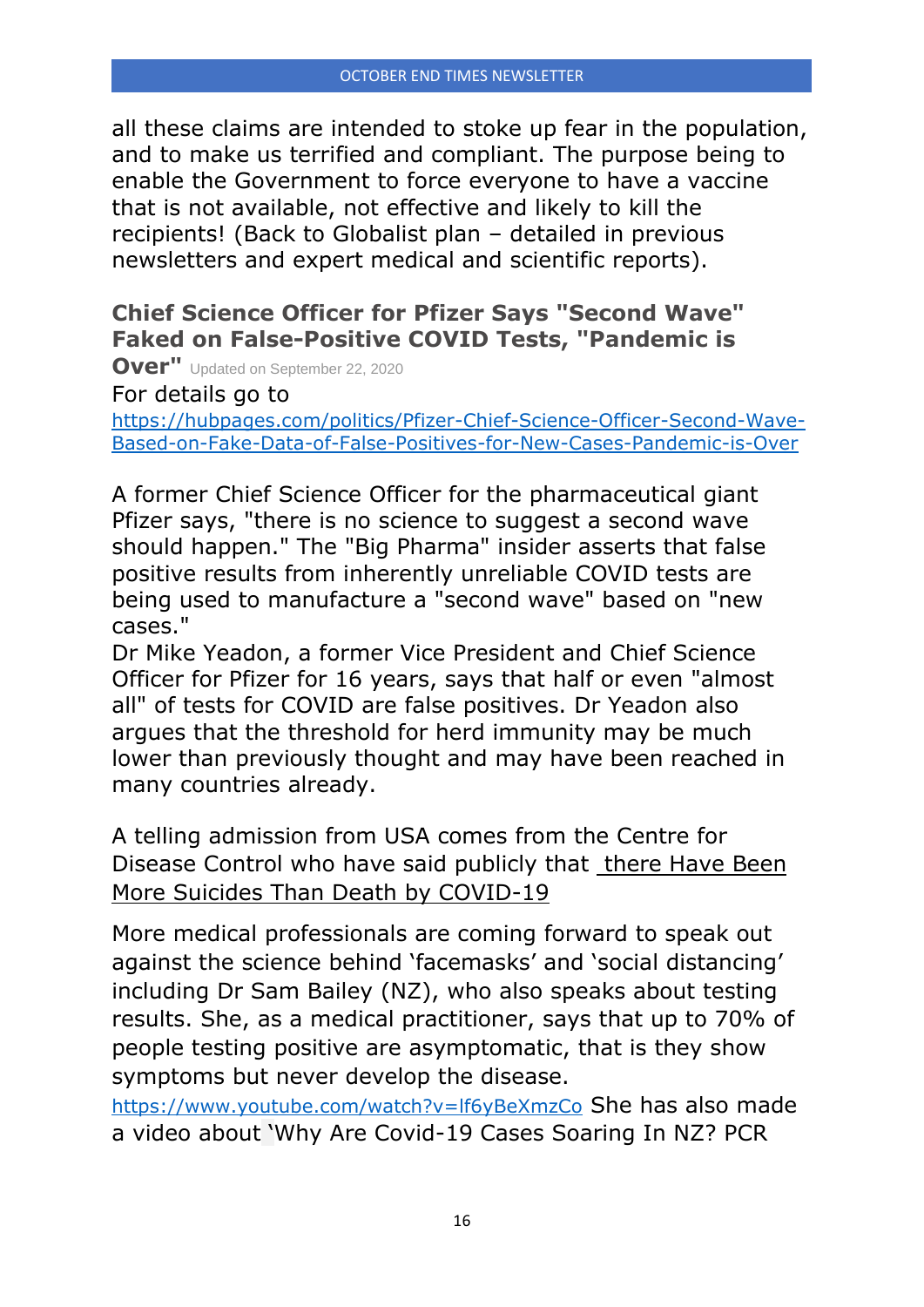Test Update' you can see this on <https://www.youtube.com/watch?v=kcONxyAJ8S4>

In addition, Dr Carrie Madej spoke via the internet, at the Trafalgar Square protest on Saturday 19<sup>th</sup> September. Her speech can be watched at <https://www.youtube.com/watch?v=YAedCCltKC0>

In it she makes very clear how any new vaccine being created cannot be not medically proven and will contain modified RNA and modified DNA that will allow a genetic code to be inserted into our bodies. (This is the same process used by Monsanto in making GM crops). In the long term she says, it will cause more cancers, and auto-immune diseases. Tests have proved these at 100% of all animals injected. The International testing process is also not being followed. She makes clear that we should not trust any Coronavirus vaccine. The unique Identifier, Quantum Dot nano-crystals are made of a semiconducting material with diameters in the range of 2-10 nanometers (10-50 atoms)that light up under fluorescent light to show all your data – these nano robots (manufactured by sigmaaldrich.com) are sensors intended to record all personal information in your life. She makes the point that once this is your body there will be no way to get it out. The international patent is owned by Microsoft under licence 060606 (see previous newsletter for details). In-built into the unique identifier is a link to the Cloud and to crypto-currency – so that they our income and our spending can be controlled? (Back to Revelation 13:17)

15th September 2020

# **REDACTED**

Reignite Britain's Promise Limited, 24 Longley Road, Gillingham, ME8 7RT, United Kingdom

We asked thousands of

people whether they would support a new national COVID lockdown.

This week, Boris Johnson introduced a new law preventing groups of more than six from meeting up. Some people now think this could result in a new national lockdown.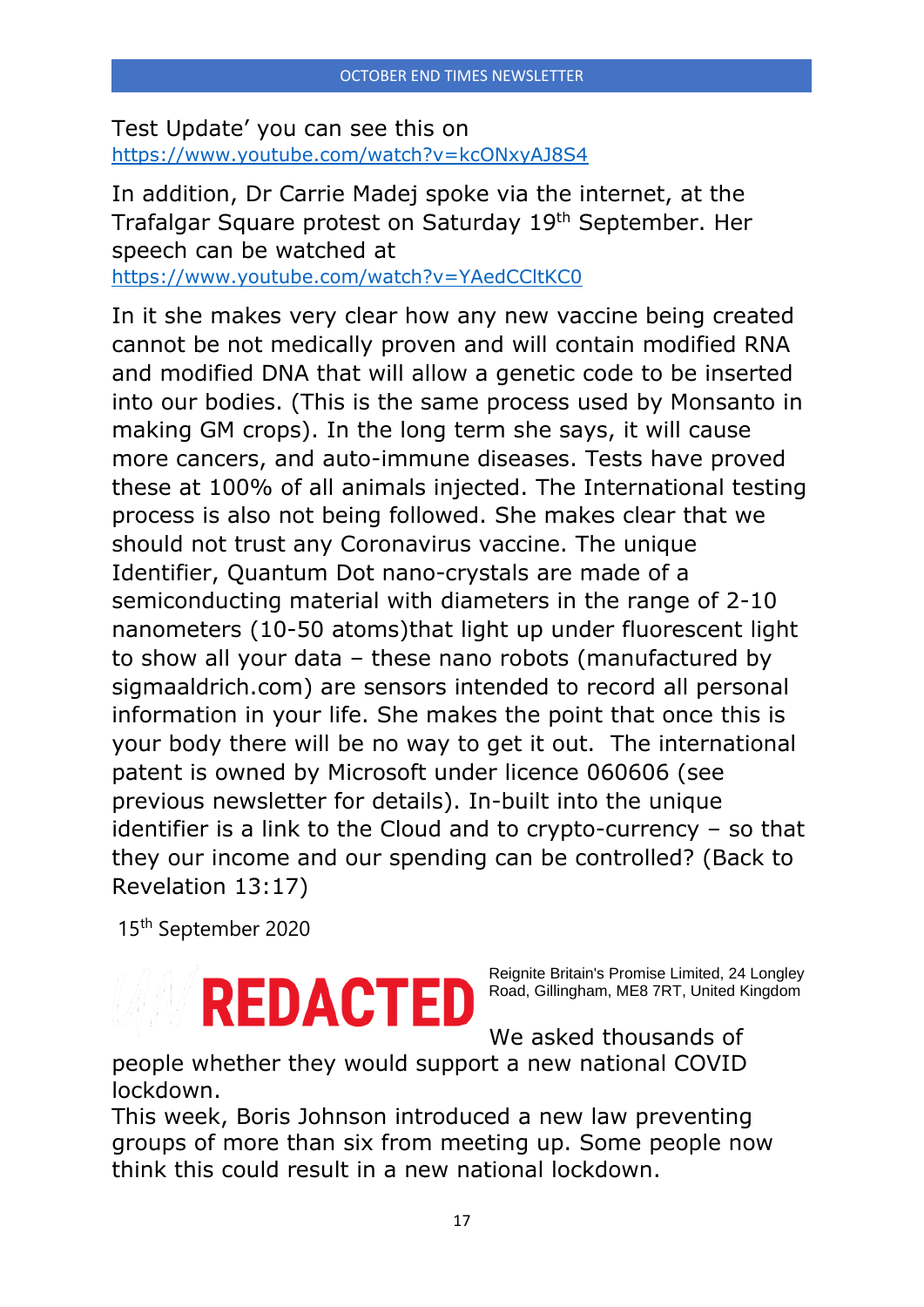The results are in…

**19.8%** of people DO support a new national lockdown. **80.2%** of people DO NOT support a new national lockdown.

# **Community and Countries United! We Say NO!**

Senator Robert F Kennedy Jnr plus many eminent clinicians, lawyers, religious leaders and celebrities including Judy Mikovits, Mary Holland and Dr Andrew Wakefield join together to say NO to both enforced vaccination, invasive and unsafe vaccines containing harmful enzymes and protein.

Children's Health Defence is proud to stand with organizations and countries as we work together to pushback on medical mandates, unsafe vaccines, and increasingly totalitarian governments. In the coming months, these issues will be front and centre in discussions around the world as people decide whether to cling tightly to their freedoms or blindly follow whatever edicts are put in place by corrupt government officials and profit-driven corporations. Protect your God given rights. For details see

<https://www.youtube.com/watch?v=bYKGXDm3a00&feature=youtu.be>

Scripture reminds us to be clear on our response. It is either YES or NO. We are not to waiver in our reply. Paul writing to the Corinthian Church uses this teaching when explaining his change of plan to come to Corinth. In 2 Corinthians 1:17ff he writes:

*<sup>17</sup> You may be asking why I changed my plan. Do you think I make my plans carelessly? Do you think I am like people of the world who say "Yes" when they really mean "No"? <sup>18</sup> As surely as God is faithful, our word to you does not waver between "Yes" and "No." <sup>19</sup> For Jesus Christ, the Son of God, does not waver between "Yes" and "No." He is the one whom Silas,[\[a\]](https://www.biblegateway.com/passage/?search=2%20Corinthians%201%3A17-20&version=NLT#fen-NLT-28780a) Timothy, and I preached to you, and as God's ultimate "Yes," he always does what he says. <sup>20</sup> For all of God's promises have been fulfilled in Christ with a resounding "Yes!" And through Christ, our "Amen" (which means "Yes") ascends to God for his glory.*

In James 5:12 ESV, the Lord's brother writing to the early Church to encourage them to stand firm in the face of suffering says: *<sup>12</sup> But above all, my brothers, do not swear, either by heaven or by*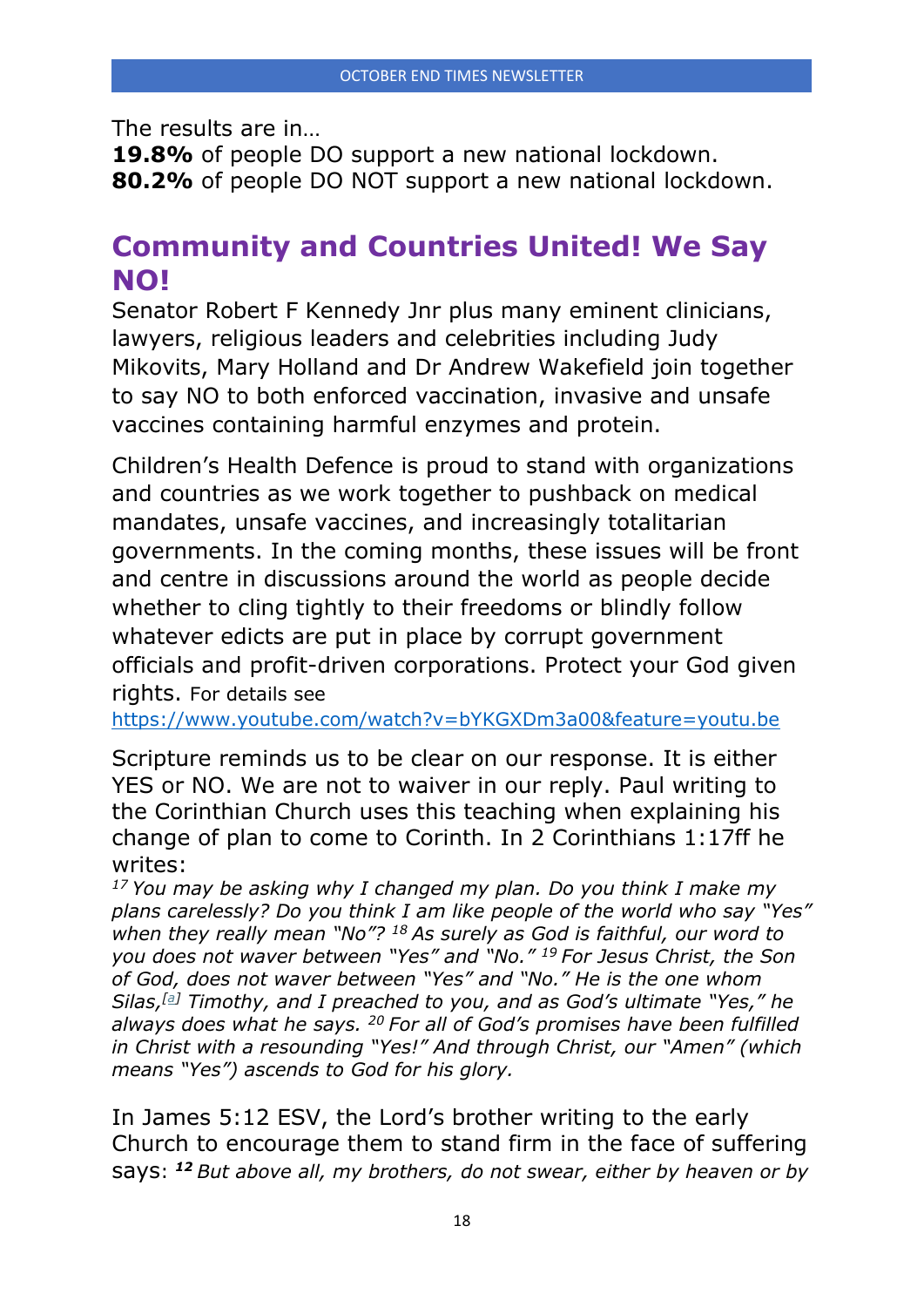*earth or by any other oath, but let your "yes" be yes and your "no" be no, so that you may not fall under condemnation.*

Let us not be fearful of the consequences of standing against the oppression and threats being made and about to become worse regarding Covid19 vaccination. Instead let us be ready to make our No, **no** for the glory of God, whatever our Government may do to us.

#### 1.4 million in Berlin, Germany protest against Covid restrictions bs...



# **Global Elite flexing their muscles!**

Posted Sep 7, 2020 by Martin Armstrong of Armstrong Economics.com

Belarusian President Aleksandr Lukashenko said last month via Belarusian Telegraph Agency, BelTA., that World Bank and IMF offered him a bribe of \$940 million USD in the form of "Covid Relief Aid." In exchange for \$940 million USD, the World Bank and IMF demanded that the President of Belarus

- imposed "extreme lockdown on his people"
- force them to wear face masks
- impose very strict curfews
- impose a police state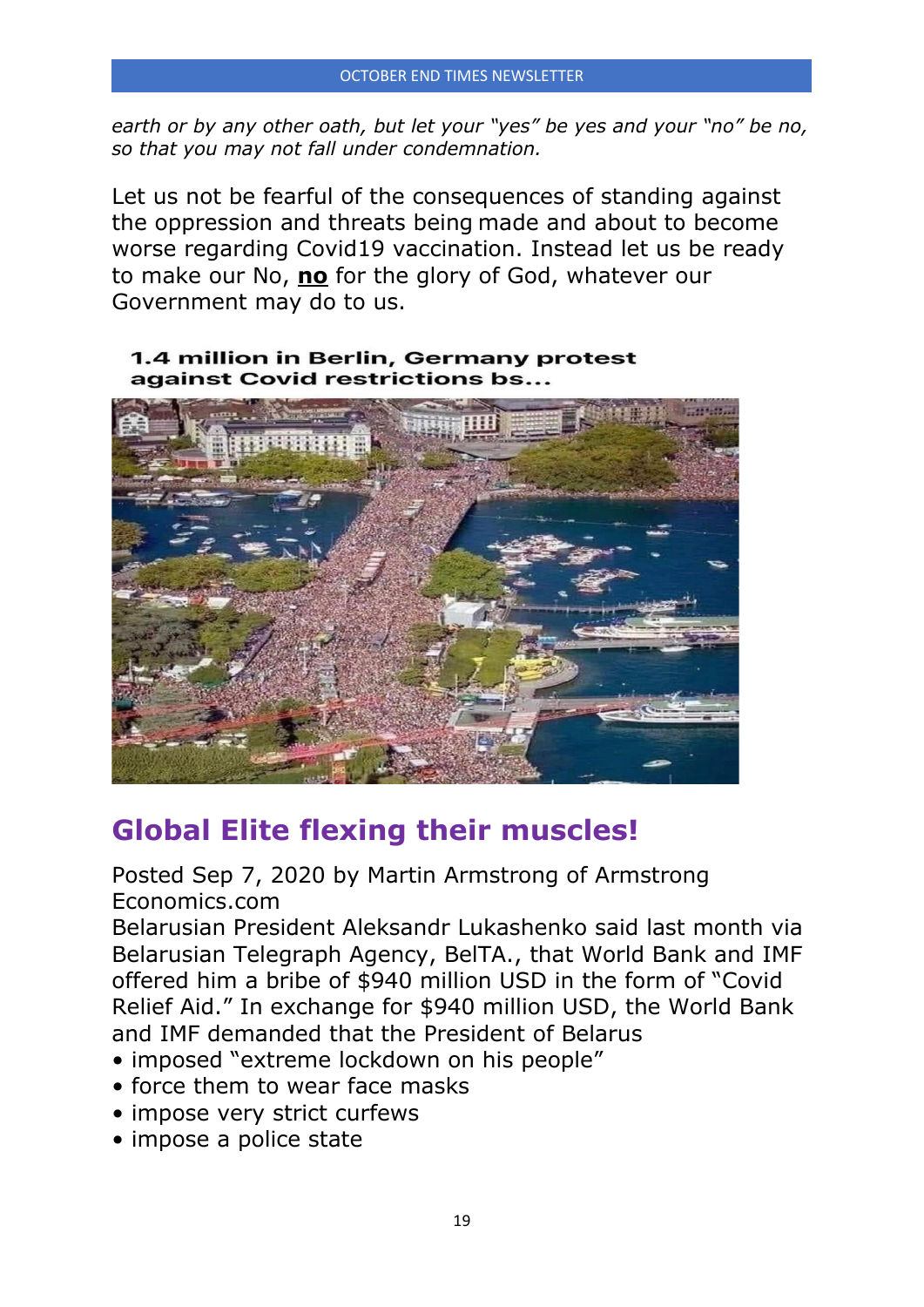#### OCTOBER END TIMES NEWSLETTER



• crash the economy

Belarus President Aleksandr Lukashenko REFUSED the offer and stated that he could not accept such an offer and would put his people above the needs of the IMF and World Bank. This is NOT a conspiracy. You may research this yourself. He actually said this! – He let his NO be no!

Now IMF and World Bank are bailing out failing airlines with billions of dollars, and in exchange, they are FORCING airline CEOs to implement VERY STRICT POLICIES such as FORCED face masks covers on EVERYONE, including SMALL CHILDREN, whose health will suffer as a result of these policies.

You can see **"The Great Reset"** at work as global institutions apply their financial and advertising muscle to get the vaccine into people and reduce the world's population, whilst taking control through AI and digital markers as I have previously reported.

# **Coming into Farce!**

## **6 months of Doom & Gloom (A Christmas Carol!)**

On 22nd September Boris Johnson announced his Christmas gift to the nation – 6 months of gloom, doom and despondency under a Covid19 lockdown. At the same time Scotland faces Hogmanay with tightened rules banning household visits, pub hours and working from home. (that will bring the house down!). In an Orwellian move redolent of the panic to create Nightingale Wards (a White Elephant) Theatres and hotels are to be transformed into 'Nightingale Courts' to help clear the backlog of cases. This will give chancellor Rishi Sunak a New Year headache as to where he can borrow the money as yet more £billions, that we don't have, are thrown at the nonexistent problem. Maybe the IMF or World Bank will now step in to save us!!!! (see article on Belarus above).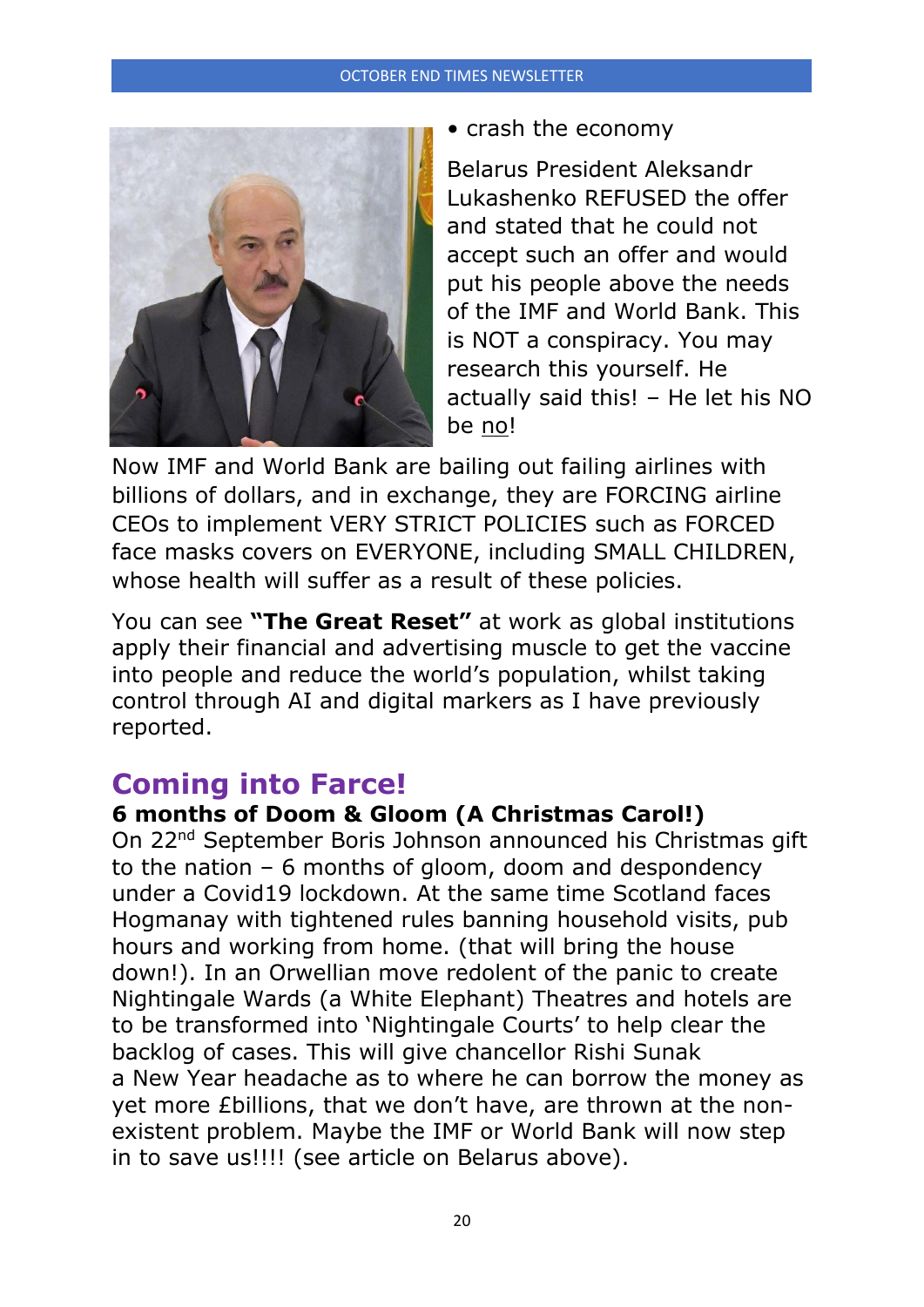Here's a word of wisdom for Boris, the Chancellor and Parliament plus all the non-expert advisors…It is taken from the Book of the Proverbs of Solomon written over 2000 years ago. In Proverbs 3:5 we are told *Trust in the LORD with all your heart and lean not on your own understanding; <sup>6</sup> in all your ways submit to him, and he will make your paths straight.* **NIV**

# **Coming to a bank near you! AI/digital markers and cloud identity**



AI is now on Bank agendas for approving online transactions. Face or fingerprint identity options being offered for speedy approval of online transactions. No need to enter details just click on item icon and then use identity and hey presto your bank account is lighter by the transaction amount……

## **The World Health Organisation**

Recently US President, Donald Trump, incensed over the WHO's involvement in covering up the Coronavirus outbreak in China, cut off USA donations (\$419m annually or 15% of WHO budget). Now an active campaign is underway to have the Democrats reverse this decision. It is interesting that the WHO also receives funds from the UK government. These funds are used to pump £m into our society to harm children. For example, the WHO sponsor programmes intended to create and support a curriculum for comprehensive sexuality standards, which, apart from teaching gender ideology, also teaches 'masturbation' to children from ages 0-4 (really??). It promotes abortion as a human right and lobbies governments to legalise abortion at any time and for any reason. The Who partners with 'Planned Parenthood' and other abortion activists as well as supporting the legalisation of prostitution and most satanic of all it seeks to force doctors to perform sex reassignment surgery on children. Not bad for a "Global Health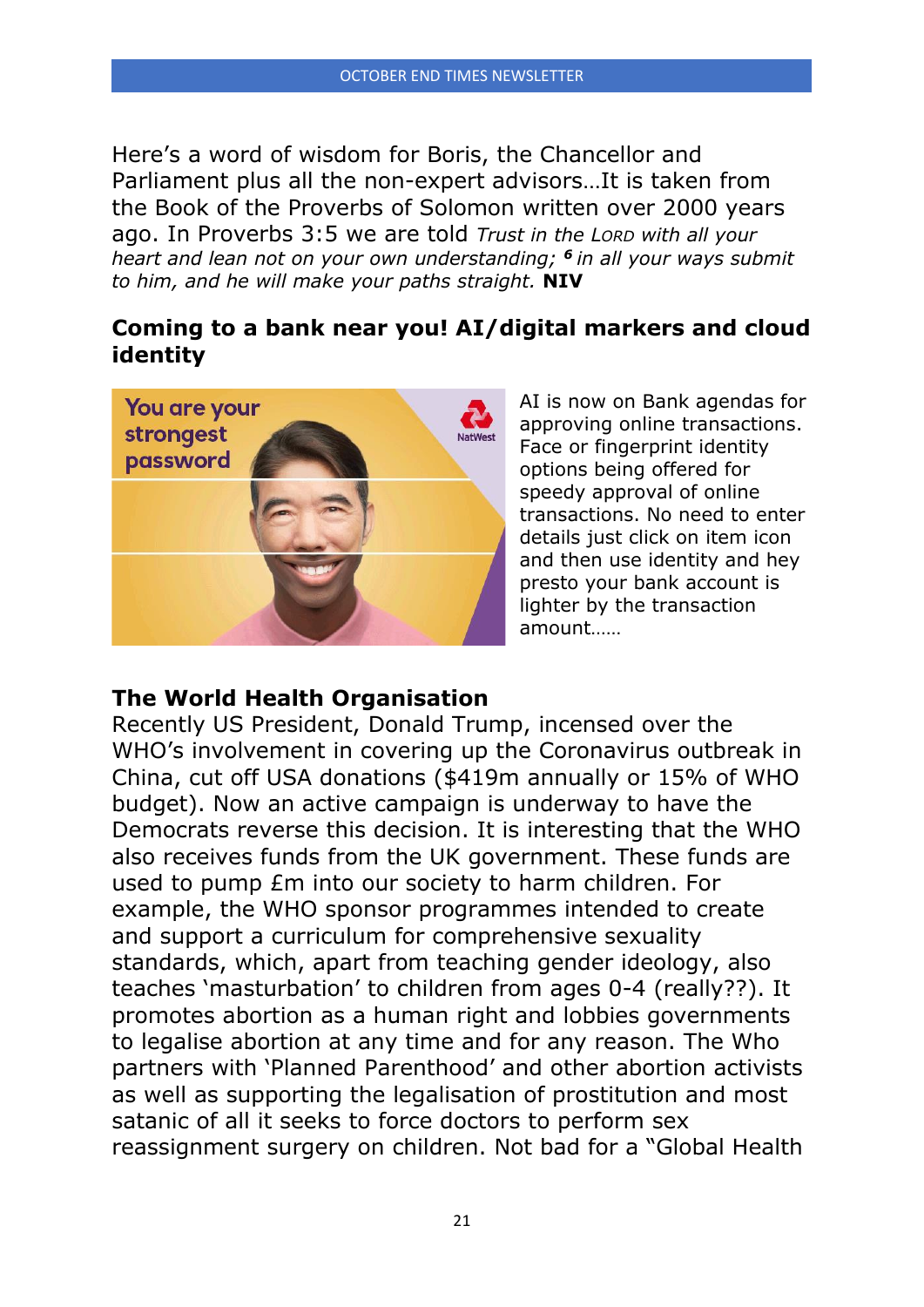Organisation" and positively frightening for the Tribulation period when it will be in charge of all world health!!

## **The Totalitarian threat to our basic freedoms**

The decision by Barclays Bank to close the accounts of Core Issues Trust at the behest of the LGBTQ lobby shows the power that activists now hold in our society. They are intent on closing down anything that does not fit with their warped and evil creed. Their power comes from the support and help that they receive from Mainstream Media, the BBC and Government departments, as well as the judiciary and the law. The activities of the LGBTQ lobby cut across our basic rights to choose for ourselves what goods or services we wish to purchase, partake of or support. The aim is to silence any criticism or dissent of LGBTQ ideology.

# **AI rules ok?**

# **[DARPA-Funded Implantable Biochip to Detect COVID-19](https://www.mintpressnews.com/darpa-covid-19-vaccine-implant-mrna/271287/)  [Could Hit Markets by 2021](https://www.mintpressnews.com/darpa-covid-19-vaccine-implant-mrna/271287/)**

An experimental new vaccine developed jointly with the US government claims to be able to change human DNA and could be deployed as early as next year through a DARPA-funded, injectable biochip.

*by [Raul Diego](https://www.mintpressnews.com/author/raul-diego/) mintpressnews.com* 17th September 2020

This article contains information that is both startling and serious because it not only shows that any Covid19 vaccine will be dangerous to the population but that the mechanisms to enable DNA changes in humans and plant two-way digital interface nano particles is being developed for military use. Our prayers our needed to ask the Lord to stop this development in its tracks.

Raul Diego's article is reprinted in part here. To read the whole article go to [https://www.mintpressnews.com/darpa-covid-19-vaccine](https://www.mintpressnews.com/darpa-covid-19-vaccine-implant-mrna/271287/)[implant-mrna/271287/](https://www.mintpressnews.com/darpa-covid-19-vaccine-implant-mrna/271287/)

*"The most significant scientific discovery since gravity has been hiding in plain sight for nearly a decade and its destructive potential to humanity is so enormous that the biggest war machine on the planet immediately deployed its vast resources to possess and control it, financing its*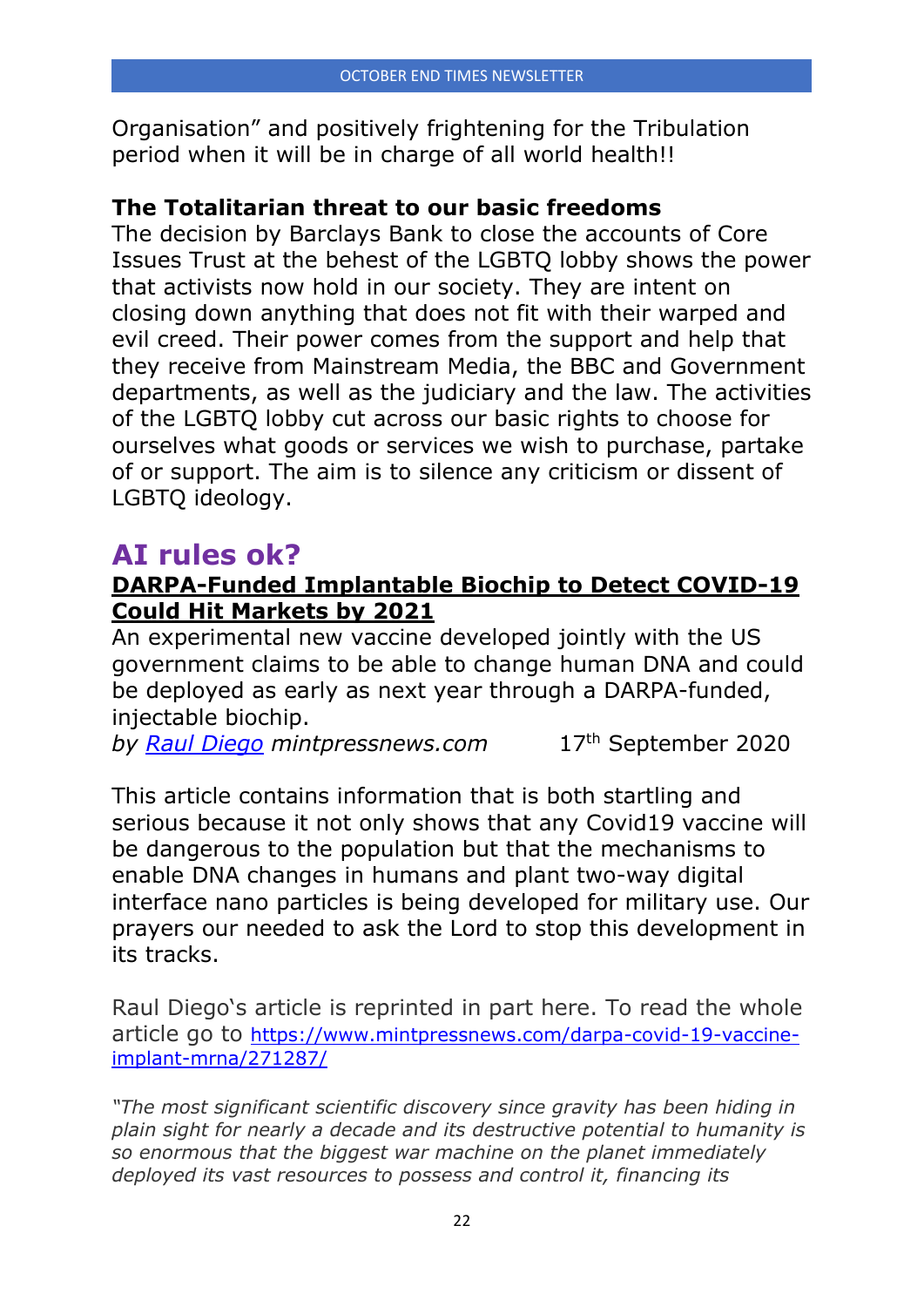*research and development through agencies like the National Institutes of Health (NIH), the Defense Advanced Research Projects Agency (DARPA) and HHS' BARDA.*

*The revolutionary breakthrough came to a Canadian scientist named Derek Rossi in 2010 purely by accident. The now-retired Harvard professor claimed in an [interview](https://nationalpost.com/news/canada/heroes-of-the-pandemic-meet-the-canadian-hockey-dad-behind-covid-19-vaccine-developer-moderna) with the* National Post *that he found a way to "reprogram" the molecules that carry the genetic instructions for cell development in the human body, not to mention all biological lifeforms.*

*These molecules are called 'messenger ribonucleic acid' or* [mRNA](https://www.genome.gov/genetics-glossary/messenger-rna) *and the newfound ability to rewrite those instructions to produce any kind of cell within a biological organism has radically changed the course of Western medicine and science, even if no one has really noticed yet. As Rossi, himself, puts it: "The real important discovery here was you could now use mRNA, and if you got it into the cells, then you could get the mRNA to express any protein in the cells, and this was the big thing." It was so big that by 2014, Rossi was able to retire after the company he co-founded with Flagship Pioneering private equity firm to exploit his innovation, – Moderna Inc., attracted almost a half billion dollars in federal award monies to begin developing vaccines using the technology.*

*As early as 2006, DARPA was already researching how to identify viral, upper respiratory pathogens through its Predicting Health and Disease (PHD) program, which led to the creation of the agency's Biological Technologies Office (BTO), as reported by Whitney Webb in a May [article](https://www.thelastamericanvagabond.com/coronavirus-gives-dangerous-boost-darpas-darkest-agenda/) for* The Last American Vagabond*. In 2014, DARPA's BTO launched its "In Vivo Nanoplatforms" (IVN) program, which researches implantable nanotechnologies, leading to the development of 'hydrogel'. Hydrogel is a nanotechnology whose inventor early on [boasted](https://leapsmag.com/3-futuristic-biotech-programs-the-u-s-government-is-funding-right-now/) that "If [it] pans out, with approval from FDA, then consumers could get the sensors implanted in their core to measure their levels of glucose, oxygen, and lactate." This contact lens-like material requires a special injector to be introduced under the skin where it can transmit light-based digital signals through a wireless network like 5G.*

*Once firmly implanted inside the body, human cells are at the mercy of any mRNA program delivered via this substrate, unleashing a nightmare of possibilities. It is, perhaps, the first true step towards full-on transhumanism; a "philosophy" that is in vogue with many powerful and influential people, such as Google's Ray Kurzweil and Eric Schmidt and whose proponents see the fusion of technology and biology as an inevitable consequence of human progress."*

## **[DARPA Launches Project CHARIOT in Bid to Shield Big Tech](https://www.mintpressnews.com/darpa-launches-project-chariot-bid-shield-big-tech-profits/270505/)  [Profits](https://www.mintpressnews.com/darpa-launches-project-chariot-bid-shield-big-tech-profits/270505/)**

DARPA announces a new type of cryptography to protect the Big Tech firm profits from the dawn of quantum computers and